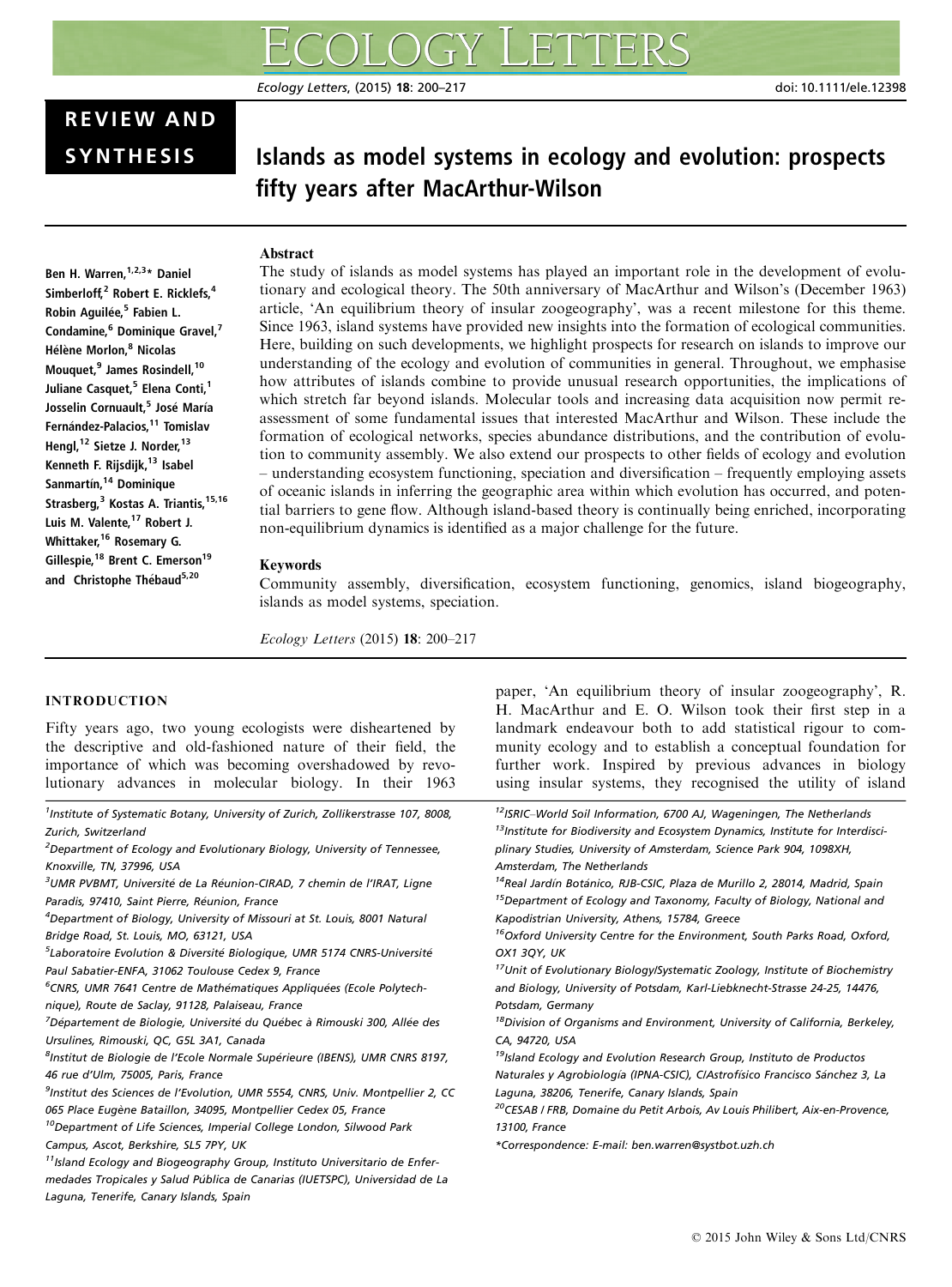#### Box 1 Island biogeography theory: a summary of MacArthur and Wilson's main hypothesis, and some definitions

IBT was inspired by two patterns of species richness that had been documented by the early 1960s – the species–area and species–distance relationships. The first of these describes the positive relationship between the area of habitat considered, and the number of species found within that area. This may be the oldest recognised ecological pattern, descriptions dating back to the mid-18th century (see Triantis *et al.* 2012). The second pattern describes the reduction in species richness of islands with distance from the source of colonisation. It had been expressed qualitatively by many authors prior to IBT, notably E. Mayr and P. J. Darlington (see MacArthur & Wilson 1963).

MacArthur & Wilson (1963) noted that the low species richness of remote islands had previously been attributed to the length of time available for species to colonise and their chances of reaching a remote island in that time. Inspired by density-dependent regulation of population sizes (Lack 1954), they proposed that island species diversity should rather be viewed as a diversity-dependent dynamic balance between immigration and extinction, and they made two assumptions concerning these processes. They assumed that the immigration rate for an island falls as the number of species on the island increases and that the rate of extinction of species increases as the number of species increases. Together, these two assumptions imply that diversity will tend towards equilibrium (Fig. 1).

At equilibrium, the number of species on the island stabilises, with the rate of immigration of new species balanced by the rate of extinction (Fig. 1). Based on this equilibrium, MacArthur & Wilson (1963) made two principal assumptions (Fig. 1) concerning the effects of island area and its distance from the source of colonisation, other things being equal. First, near islands will have higher immigration rates than far islands. Second, small islands will have higher extinction rates than large islands. Provided that the immigration and extinction curves are monotonic, and regardless of their precise shape, two main predictions can be drawn from these assumptions, other things being equal. First, near islands have more species than far islands. Second, large islands have more species than small islands.

Although MacArthur and Wilson were not the first to have such ideas (see Lomolino & Brown (2009) for Eugene G. Munroe's earlier and independent work), they were the first to develop and publicise them. We refer to this model as *Core IBT*, to distinguish it clearly from other ideas that MacArthur and Wilson developed in both the 1963 paper, and final six chapters of their 1967 monograph (MacArthur & Wilson 1967). Exemplifying the importance of this distinction, although Core IBT does not incorporate speciation, MacArthur & Wilson (1963, 1967) nonetheless provided detailed insights as to the conditions under which speciation should occur on islands (Gillespie & Baldwin 2010). Likewise, although Core IBT does not consider species identity, this identity and the ecological differences between species are key to ideas expressed in chapters 5 and 7 of the 1967 monograph.

biotas as providing discrete, manageable and replicated microcosms of biological communities in general.

Two different conclusions can be drawn regarding the legacy of MacArthur & Wilson's (1963) theory (herein 'Island Biogeography Theory', IBT; Box 1; Fig. 1). On the one hand, viewed as a strict explanatory model for patterns of species diversity, appreciation of its utility has been mixed (e.g. Gilbert 1980; Williamson 1989; Schoener 2010). Despite being a good predictor of diversity patterns, the hypothesis of equilibrium, as originally defined, may be unfalsifiable (Simberloff 1976). On the other hand, MacArthur and Wilson's broader aim – using islands as model systems to develop a conceptual framework for their field – has been an unquestionable success. In the 50 years since IBT's conception, it has spawned or inspired many ecological and evolutionary models, not all of which concern islands. Likewise, the literature stemming from MacArthur & Wilson (1963, 1967) is colossal. It includes reviews of the validity of the core model (e.g. Simberloff 1976; Gilbert 1980; Schoener 2010), island biogeography (e.g. Whittaker and Fernández-Palacios 2007) and the wider legacy of their work to ecology and evolutionary biology (e.g. Losos & Ricklefs 2010) as well as related disciplines (see Appendix S1).

Compared to the broad literature reviewing IBT and its legacy, surprisingly little has been written about the wider contribution of island studies to our understanding of fundamental processes in ecology and evolution, the importance of which stretch far beyond islands (but see Grant 1998). Our aim in this review is to provide a forward-looking view of prospects



Figure 1 The Core IBT model (see Box 1 for definition), illustrating MacArthur & Wilson's (1963, 1967) assumptions regarding the following: (a) the effect of island area on extinction rate, and (b) the effect of distance from the mainland on immigration rate. Predicted species numbers appear on the x-axis, with dotted arrows marking equilibria between immigration and extinction rates.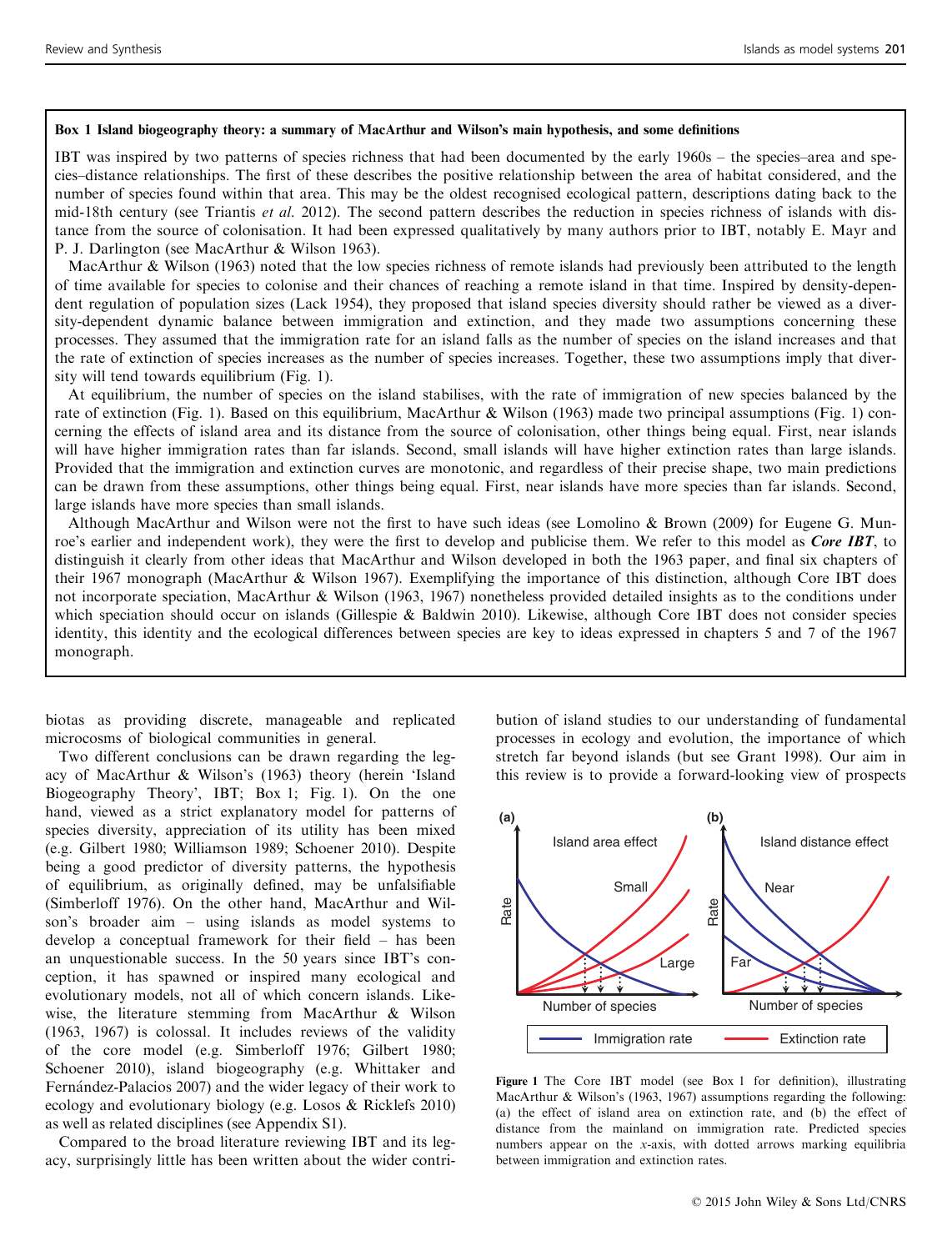# Box 2 Glossary

Anagenetic species: a species confined to a region (e.g. island or archipelago) whose sister lineage occurs outside that region. Cladogenetic species: a species confined to a region (e.g. island or archipelago) whose sister lineage is also confined to that region.

De novo community assembly: assembly of a community of species in an area where they were all previously absent.

De novo island: an island devoid of life upon formation, e.g. emerging as a result of volcanism or falling water level.

Ecological neutrality: the chances of an individual's reproduction and death are independent of its species identity.

Fragment island: an island formed by separation from another landmass or island, thereby bearing a biota upon formation, e.g. formed by plate tectonics or rising water level.

In situ: occurring within the geographical region of interest.

provided by islands for future advances in ecology and evolution.

#### Islands as model systems

Islands have played a key role in evolutionary theory from its inception; while the particular insights of Darwin regarding the fauna of the Galapagos Islands continue to receive much attention, the broader use of islands as tools by both Darwin and Wallace to establish the theory that was so controversial in their time is less often noted. Prior to their work, the prevailing view was that species were immutable and created independently. Differences in species assemblages across the planet were largely explained by historical patterns of species spread from a special point (or points) of creation and abiotic controls on distribution (Lomolino et al. 2010). A repeated theme in several chapters of The Origin of Species is Darwin's (1859) use of a variety of islands around the world to illustrate how presences, absences, affinities and patterns of species richness are at odds with these views and particularly with the notion that species are immutable. Islands provided Darwin the insights for his theory of descent from common ancestry, and from distinct geographical source areas. Studies of island biotas led Wallace (1855) to draw the same conclusions independently of Darwin, and later to defend evolutionary theory (Wallace 1880).

If we look to the islands off the American shore, however much they may differ in geological structure, the inhabitants, though they may be all peculiar species, are essentially American. We may look back to past ages

#### Box 3 Connections between different insular systems

This article focuses on terrestrial islands surrounded by water that have arisen devoid of life (de novo; Box 2). However, many other insular systems are also relevant to some of the points raised and may provide substantial opportunities for research. From a biological perspective, a key characteristic that varies between insular systems is whether 'islands' (surrounded by water or otherwise) have arisen de novo, or as a result of the fragmentation of an existing landmass or habitat (Box 2; Gillespie  $\&$ Roderick 2002). In de novo systems, species number rises following formation, as a result of the rate of colonisation exceeding that of extinction (Box 1). By contrast, on fragment 'islands', species number is expected to fall following formation (Box 1), because the rate of extinction should exceed that of colonisation (relaxation; Whittaker and Fernández-Palacios 2007). Origins aside, fragment islands surrounded by water can share many key attributes with the focal islands of this review (Table 1, column II).

Some lakes (especially those lacking connections to other lakes, e.g. by way of rivers) provide almost perfect analogues to islands surrounded by water. However, apparent 'de novo origins' do not always carry the same implications, since even in the absence of connecting rivers, many lakes are filled by watercourses. Such lakes are therefore not devoid of life upon formation, even if species numbers increase following formation through colonisation exceeding extinction. Also, lake volume may be as relevant as area in assessing 'niche space'.

For terrestrial organisms on islands, even if they show varying abilities to cross the surrounding water and colonise other landmasses, water itself cannot be colonised (i.e. land is needed to reproduce). The same is often not true for the myriad of other insular systems (such as montane sky islands, caves, and fragmented landscapes or aquatic environments), since the intervening matrix consists of habitat from which some species may be able to colonise an 'island'. Furthermore, there may be transitory possibilities for organisms to inhabit the matrix (e.g. because some species, normally restricted to forest fragments, can inhabit the surrounding grassland in years of exceptional rainfall). A consequence of both of these tendencies is that isolation (and corresponding in situ evolutionary change and endemism) tends to be less pronounced per unit distance of surrounding matrix in many insular systems than it is for islands surrounded by water (e.g. Gillespie & Clague 2009).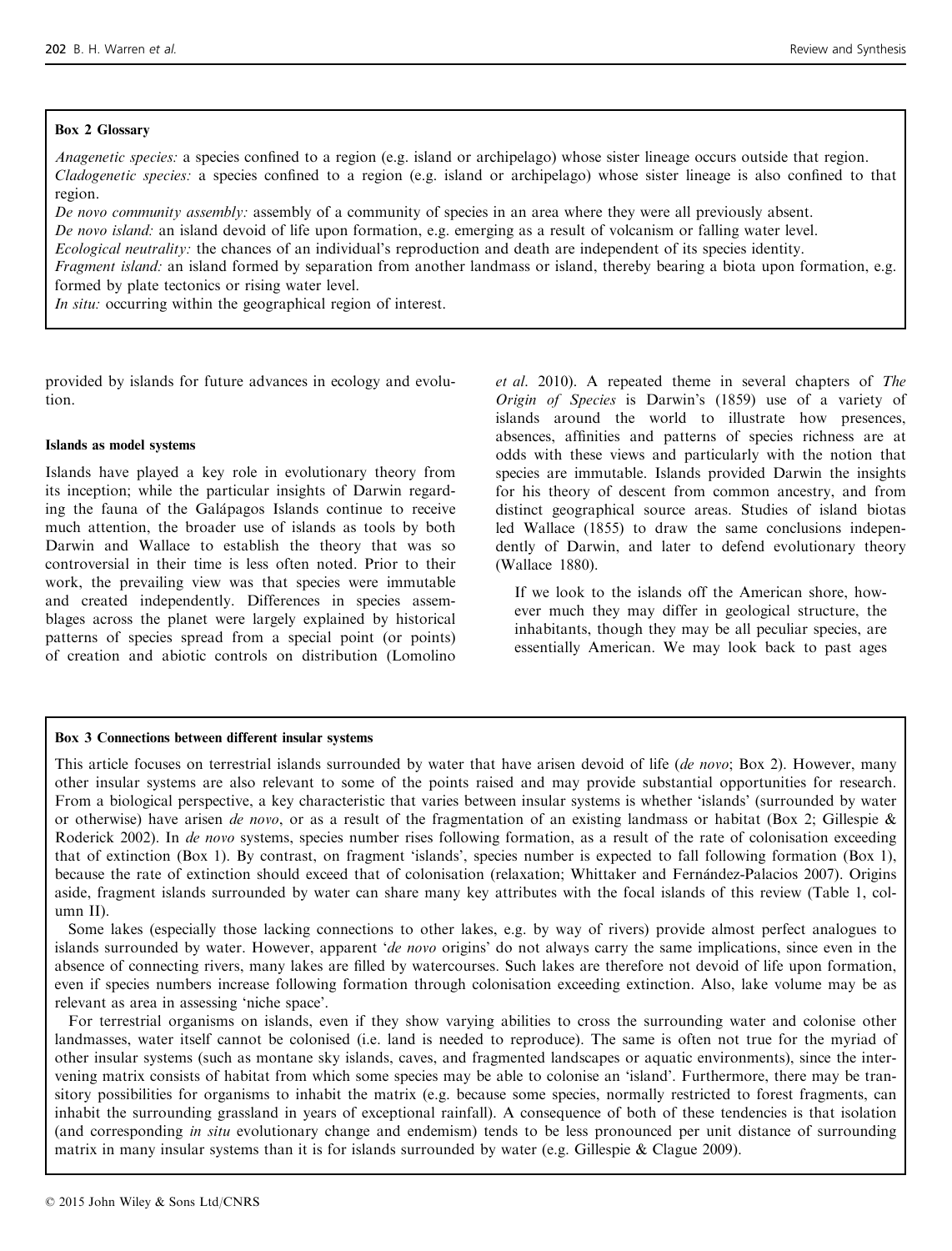#### Box 4 Examples of classic insights from islands into the ecology and evolution of communities

#### Communities are often but not always formed from the closest source pools

MacArthur & Wilson (1963, 1967) formalised expectations about distance to source pools in biota assembly; a corollary of Core IBT is that the largest proportion of island immigrants will come from the nearest mainland source. They also discussed numerous factors that may cause the geographical affinities of communities to differ from this prediction. These include long-distance dispersal events and a series of factors that can permute the effects of distance on dispersal such as the sizes of source and recipient areas, and the existence of stepping-stone islands. Other factors include wind and ocean currents, modes of dispersal, the elevation and topographic complexity of the landmasses concerned, and temporal dynamics of these variables (Whittaker and Fernández-Palacios 2007; Lomolino et al. 2010).

The simplicity of island systems in delimiting geographic areas has been exploited in numerous phylogenetic methods of historical biogeography to infer the effects of distance and direction of source pools in biota assembly (Ronquist & Sanmartín 2011). They have thus made it possible to identify situations that both support and contradict predictions regarding elementary models of dispersal and factors that permute the effect of distance. Examples conforming to predictions come from the Hawaiian Islands. Consistent with the direction of extreme storms, taxa with high aerial dispersal abilities have predominantly colonised the archipelago from the east. By contrast, insects capable of rafting have predominantly colonised from the southwest, consistent with the location of stepping-stone islands (Gillespie et al. 2012).

Cases that contradict predictions have frequently revealed unappreciated dispersal, and the conditions under which propagules are able to establish new populations. For example, in the presence of stepping-stone islands between remote islands and mainland source pools, some highly dispersive taxa (spiders and birds) appear to have colonised remote islands directly and independently from mainland sources (Gillespie et al. 2008). Such patterns lend support to the hypothesis that for these taxa single extreme long-distance dispersal events are more probable than the combined probability of consecutive shorter dispersal events (Nathan 2006).

#### Evolution can play a key role in community assembly

The spatial and temporal scales over which trait evolution occurs are recurrently controversial. For example, in response to the dramatic and frequent climatic shifts of the Quaternary, paleoecological data have long supported major continental-scale range shifts. Although such studies imply repeated community assembly and disassembly at timescales of 10 000–100 000 years, phenotypic change in response to such events is notably scarce (Bennett 1997). As a result of their isolated and replicated nature, islands have long been used to illustrate the existence of *in situ* evolutionary change in biota assembly. Evolutionary change following colonisation was originally inferred from the wealth of endemic species in island settings (Darwin 1859), and a mass of molecular data has since substantiated such inferences from morphology (Gillespie & Clague 2009). Further, numerous insular evolutionary patterns indicative of changes in selective pressures following arrival on islands are documented (Grant 1998; Losos & Ricklefs 2009), and are variably attributed to changes in population size, the abiotic environment, and the newfound presence or absence of particular other species (character displacement and character release, respectively).

# In situ speciation is an important source of diversity

On continents, in the absence of a fossil record, the facility with which species distributions can change over time may easily confound attempts to identify the precise geographical setting in which speciation has occurred. In combination with molecular phylogenetic data, the isolation, discrete nature, and high levels of endemism on islands have been key in demonstrating that in situ speciation can contribute significantly to biota assembly. Strong evidence for speciation having occurred within an island or archipelago is provided by the monophyly of species endemic to that region. Accordingly, for example, it appears that 150 species of diving beetle are the product of a single colonisation event followed by speciation within the island of New Guinea (Balke et al. 2007), and 1000 species of picture-winged *Drosophila* are the product of speciation within the Hawaiian archipelago (O'Grady et al. 2011). Islands have illustrated that the factors that interact to provide conditions necessary for in situ speciation include isolation (Manceau et al. 2010), age (Gillespie & Baldwin 2010) and area (Losos & Schluter 2000; Kisel & Barraclough 2010) of the region concerned, and variables often associated with area, such as topographic complexity and elevation (Whittaker et al. 2008).

[...] and we find American types then prevalent on the American continent and in the American seas. We see in these facts some deep organic bond, prevailing throughout space and time, over the same areas of land and water, and independent of their physical conditions. The naturalist must feel little curiosity, who is not led to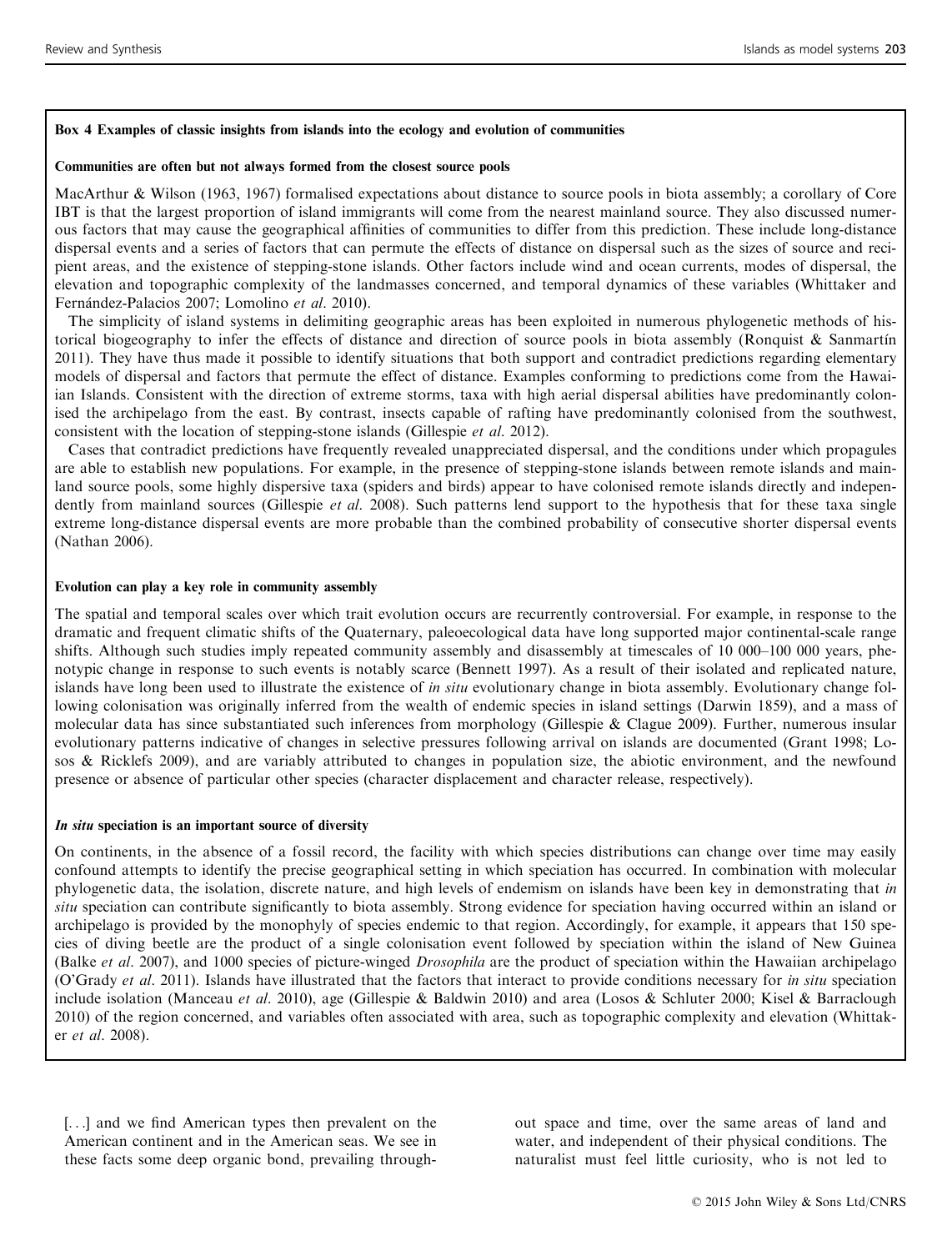| reflects the interests and priorities of a working group on islands (                                                                                                             | Why islands?       |                          |                      | the authors). Each row summarises a section in this article, with detail of promising approaches in the last column. |                   |               |                       |              |                                                                                                                                                                                                                      |                                                                                                                                                                                                                                                                                                                                                                                                                                                                                                    |
|-----------------------------------------------------------------------------------------------------------------------------------------------------------------------------------|--------------------|--------------------------|----------------------|----------------------------------------------------------------------------------------------------------------------|-------------------|---------------|-----------------------|--------------|----------------------------------------------------------------------------------------------------------------------------------------------------------------------------------------------------------------------|----------------------------------------------------------------------------------------------------------------------------------------------------------------------------------------------------------------------------------------------------------------------------------------------------------------------------------------------------------------------------------------------------------------------------------------------------------------------------------------------------|
|                                                                                                                                                                                   |                    | (II) Key attributes used |                      |                                                                                                                      |                   |               |                       |              |                                                                                                                                                                                                                      |                                                                                                                                                                                                                                                                                                                                                                                                                                                                                                    |
| (I) Research Questions                                                                                                                                                            | boundaries<br>Hard | Isolation                | Replicated<br>nature | ndenism<br>High                                                                                                      | De novo<br>origin | Small<br>size | Climatic<br>stability | Known<br>age | (II) Employment of key<br>attributes                                                                                                                                                                                 | (IV) Promising approaches and study systems                                                                                                                                                                                                                                                                                                                                                                                                                                                        |
| sequence and outcome<br>arrival history in the<br>Community assembly<br>How important is<br>of community<br>assembly?                                                             |                    |                          |                      |                                                                                                                      |                   |               |                       |              | assembly. (2) Facility of<br>quantifying isolation.<br>studying community<br>(1) "Clean slates" for                                                                                                                  | Approach: De novo or sterilisable islands varying<br>those that form matrices, with multiple islands<br>or through extreme weather and other natural<br>artificially without causing ecological concern,<br>can be stripped of fauna and/or flora either<br>Sterilisable examples: any small islands that<br>in their distance from the source, especially<br>emerging by falling reservoir or lake levels.<br>Study systems: De novo examples: those<br>at any one level of isolation.<br>events. |
| course of community<br>species abundances<br>change during the<br>How and why do<br>assembly?                                                                                     |                    |                          |                      |                                                                                                                      |                   |               |                       |              | colonisation, the facility<br>a<br>lineage has occupied<br>extinction and back-<br>$\mathfrak{a}$<br>phylogenetic branch<br>timescale in which<br>community using<br>Barring unknown<br>of inferring the<br>lengths. | archipelagos with high molecular phylogenetic<br>birds and plants from Lesser Antilles, Hawaii,<br>coverage (including mainland relatives): e.g.<br>Study systems: Communities from oceanic<br>Canaries, Mascarenes.                                                                                                                                                                                                                                                                               |
| community, based on<br>its size and isolation?<br><b>Ecosystem functioning</b><br>cladogenesis to the<br>Can we predict the<br>contribution of<br>anagenesis and<br>assembly of a |                    |                          |                      |                                                                                                                      |                   |               |                       |              | Facility of quantifying<br>multiple cases of<br>varying area and<br>isolation                                                                                                                                        | occurrence of anagenesis and cladogenesis with<br>Approach: Comparison of model predictions for<br>area and isolation of islands (e.g. Rosindell &<br>abilities, and speciation modes (from highly<br>Phillimore 2011) with empirical data sets<br>incorporating a wider range of dispersal<br>ecological to highly geographical).                                                                                                                                                                 |
| ecosystem functioning?<br>Does in situ evolution<br>If so, how, and to<br>contribute to<br>what degree?                                                                           |                    |                          | ٠                    |                                                                                                                      |                   |               |                       |              | Facility of identifying the<br>geographic area within<br>community or biota.<br>which evolution has<br>occurred across a                                                                                             | highly transformed with introduced species (no<br>some of which are highly preserved and with<br>millions of years of in situ evolution), others<br>endemism, in situ evolution is limited to the<br>Approach: Archipelagos with small islands,<br>high endemism (therefore thousands to<br>time period since human introduction).<br>Study systems: e.g. Aldabra Group.                                                                                                                           |
| Speciation and diversification<br>signature of speciation<br>with and without gene<br>What is the genomic<br>flow?                                                                |                    |                          |                      |                                                                                                                      |                   |               |                       |              | comparisons: facility of<br>island vs. within-island<br>Extreme differences in<br>geographic isolation<br>implicit in between-                                                                                       | ideally involving sympatry or low geographic<br>Approach: Radiations containing both inter-<br>Study systems: e.g. Hawaiian Tetragnatha<br>and intra-island comparisons. The latter<br>isolation of diverging lineages.                                                                                                                                                                                                                                                                            |

(continued)

(continued)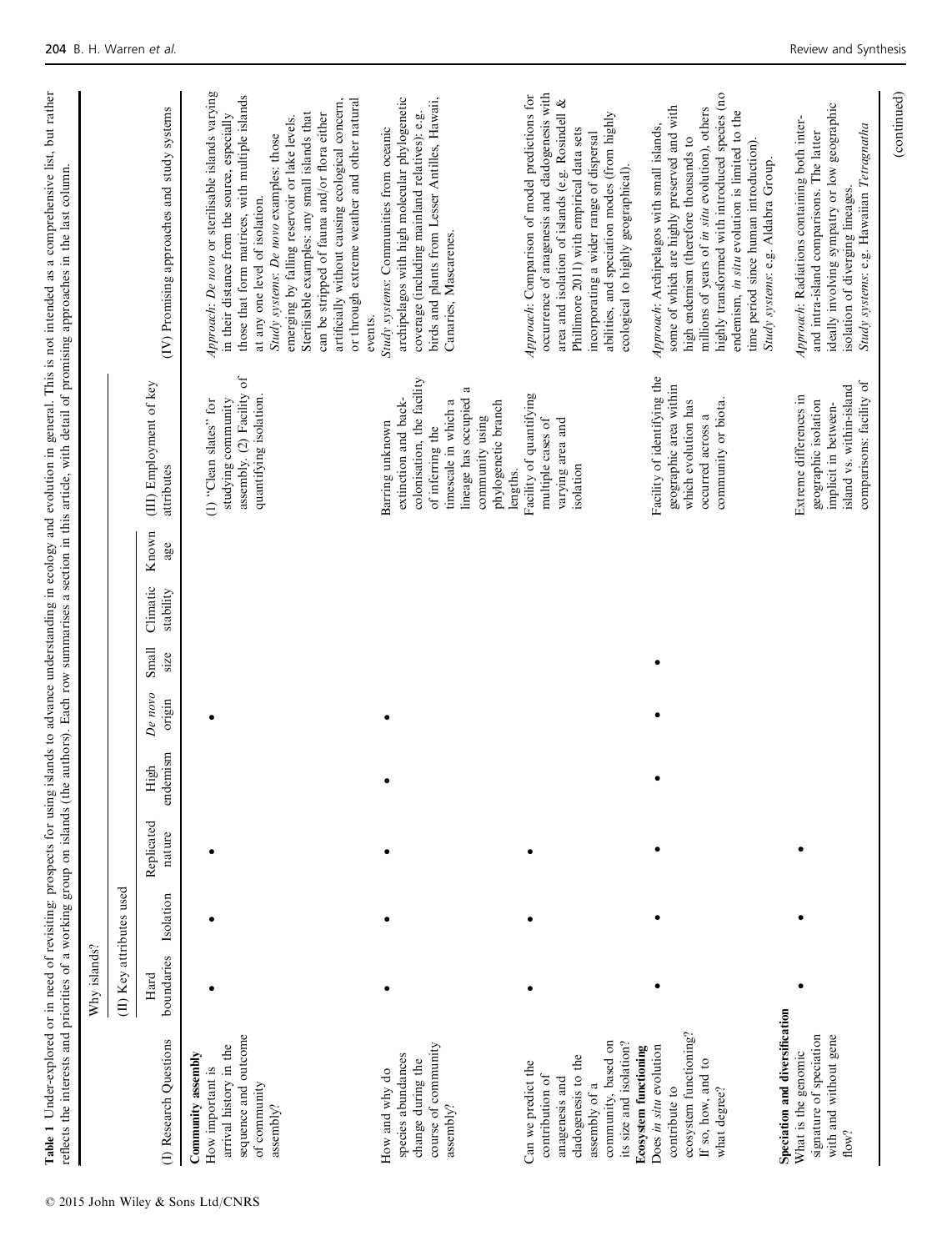|                                                                                     | Why islands?             |           |                      |                  |                     |               |                       |              |                                                                                                                                                                                                                                                  |                                                                                                                                                                                                                                                                                                                                                                                                                                                                                                                                                                                                                                                                                                                                                                                                                                                                                                                                                                                                  |
|-------------------------------------------------------------------------------------|--------------------------|-----------|----------------------|------------------|---------------------|---------------|-----------------------|--------------|--------------------------------------------------------------------------------------------------------------------------------------------------------------------------------------------------------------------------------------------------|--------------------------------------------------------------------------------------------------------------------------------------------------------------------------------------------------------------------------------------------------------------------------------------------------------------------------------------------------------------------------------------------------------------------------------------------------------------------------------------------------------------------------------------------------------------------------------------------------------------------------------------------------------------------------------------------------------------------------------------------------------------------------------------------------------------------------------------------------------------------------------------------------------------------------------------------------------------------------------------------------|
|                                                                                     | (II) Key attributes used |           |                      |                  |                     |               |                       |              |                                                                                                                                                                                                                                                  |                                                                                                                                                                                                                                                                                                                                                                                                                                                                                                                                                                                                                                                                                                                                                                                                                                                                                                                                                                                                  |
| (I) Research Questions                                                              | boundaries<br>Hard       | Isolation | Replicated<br>nature | endemism<br>High | $De$ novo<br>origin | Small<br>size | Climatic<br>stability | Known<br>age | (III) Employment of key<br>attributes                                                                                                                                                                                                            | (IV) Promising approaches and study systems                                                                                                                                                                                                                                                                                                                                                                                                                                                                                                                                                                                                                                                                                                                                                                                                                                                                                                                                                      |
|                                                                                     |                          |           |                      |                  |                     |               |                       |              | potential for gene flow<br>independent of genetic<br>inferring low vs. high<br>data.                                                                                                                                                             | spiders & Drosophila fruiflies, Canarian<br>Tarphius beetles.                                                                                                                                                                                                                                                                                                                                                                                                                                                                                                                                                                                                                                                                                                                                                                                                                                                                                                                                    |
| speciation? If so, how?<br>Can gene flow promote                                    |                          |           |                      |                  |                     |               |                       |              | As above.                                                                                                                                                                                                                                        | significantly less prevalent than for intra-island<br>criteria: (1) occur in recently diverged species<br>pairs, not just in more deeply diverged (post-<br>Approach: As above. A role in speciation for<br>increased genetic and phenotypic variance,<br>phenomena associated with gene flow (e.g.<br>reproductive isolation) should meet two<br>reinforcement, coupling or immediate<br>speciation) pairs; (2) be absent from<br>inter-island species pairs, or at least<br>pairs.                                                                                                                                                                                                                                                                                                                                                                                                                                                                                                             |
| Patterns of species richness                                                        |                          |           |                      |                  |                     |               |                       |              |                                                                                                                                                                                                                                                  | Study systems: As above.                                                                                                                                                                                                                                                                                                                                                                                                                                                                                                                                                                                                                                                                                                                                                                                                                                                                                                                                                                         |
| Why are some lineages<br>more diverse than<br>others?                               |                          |           |                      |                  |                     |               |                       |              | diversification occurred.<br>intraspecific divergence<br>identical distributions,<br>occurring in the same<br>endemic lineages with<br>(2) High incidence of<br>(1) High incidence of<br>context (geographic,<br>ecological) as<br>interspecific | distributed species from within different clades,<br>particularly good candidates. Comparisons can<br>in the same context (geographic or ecological)<br>(1) macroevolutionary phylogenetic studies to<br>in which intraspecific divergence is occurring<br>Coupling of (1) and (2) provides potential to<br>disentangle factors such as time and net rate<br>of diversification in explaining differences in<br>examine the role of factors such as selection<br>insular clades otherwise composed of many<br>as interspecific diversification has occurred.<br>and gene flow in underlying differences in<br>clades in a common island or archipelago<br>Approach: For species-rich vs. species-poor<br>Widespread (multiple-island) members of<br>be made between different lineages along<br>estimated time series following arrival.<br>(2) population genomic studies of co-<br>single-island endemic species may be<br>setting, coupling of:<br>diversification rate.<br>species richness, |
| What are the relative<br>different modes of<br>contributions of<br>speciation (e.g. |                          |           |                      |                  |                     |               |                       |              | and temporal dynamics<br>(1) Facility of inferring<br>barriers to gene flow,<br>of these barriers. (2)                                                                                                                                           | McPeek 2008; Pigot et al. 2010; Aguilee et al.<br>Approach: Extension of existing models (e.g.<br>2013) to predict how variation in mode of<br>speciation affects components relating to                                                                                                                                                                                                                                                                                                                                                                                                                                                                                                                                                                                                                                                                                                                                                                                                         |

(continued)

(continued)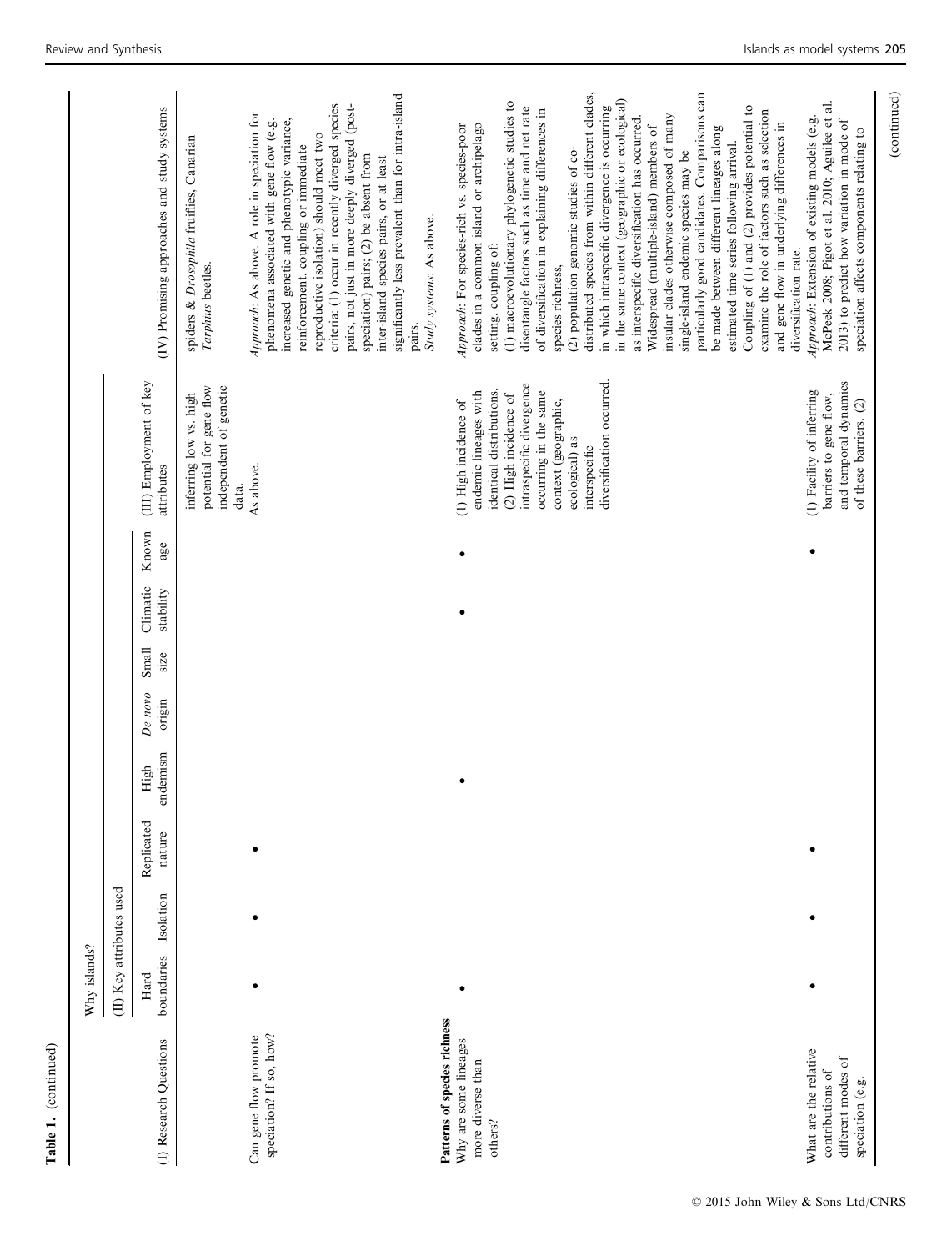© 2015 John Wiley & Sons Ltd/CNRS

|                                                                                                                                    | Why islands?                 |                      |                  |                   |               |                             |     |                                                                                                                                                                                              |                                                                                                                                                                                                                                                                                                                                                                                                                                                                                                                             |
|------------------------------------------------------------------------------------------------------------------------------------|------------------------------|----------------------|------------------|-------------------|---------------|-----------------------------|-----|----------------------------------------------------------------------------------------------------------------------------------------------------------------------------------------------|-----------------------------------------------------------------------------------------------------------------------------------------------------------------------------------------------------------------------------------------------------------------------------------------------------------------------------------------------------------------------------------------------------------------------------------------------------------------------------------------------------------------------------|
|                                                                                                                                    | (II) Key attributes used     |                      |                  |                   |               |                             |     |                                                                                                                                                                                              |                                                                                                                                                                                                                                                                                                                                                                                                                                                                                                                             |
| (I) Research Questions                                                                                                             | boundaries Isolation<br>Hard | Replicated<br>nature | endemism<br>High | De novo<br>origin | Small<br>size | Climatic Known<br>stability | age | (III) Employment of key<br>attributes                                                                                                                                                        | (IV) Promising approaches and study systems                                                                                                                                                                                                                                                                                                                                                                                                                                                                                 |
| ecological) in driving<br>patterns of species-<br>geographical.<br>richness?                                                       |                              |                      |                  |                   |               |                             |     | histories of barriers to<br>Replicates of different<br>temporal dynamic<br>gene flow.                                                                                                        | reconstructed) history of barriers to gene flow,<br>testing predictions should have a variable (and<br>and in-depth data relating to species-richness<br>multiple island clades to compare with the<br>phylogenies, ecological trait distributions).<br>Study systems: Archipelagos suitable for<br>(phylogeny, and ecological traits) across<br>species-richness patterns (e.g. shape of                                                                                                                                   |
| in governing observed<br>equilibrium dynamics<br>What are the roles of<br>equilibrium vs. non-<br>patterns of species<br>richness? |                              |                      |                  |                   |               |                             |     | immigration, extinction<br>and that speciation has<br>(1) Facility of inferring<br>(both local and total),<br>studying community<br>occurred in situ. (2)<br>"Clean slates" for<br>assembly. | (1) Using 'geographic' lineage-based models to<br>diversification rates) diversity to a wider range<br>of taxonomic and island systems (Rabosky &<br>based models that were explicitly designed to<br>diversification rates) and bounded (declining<br>test for equilibrium dynamics (Morlon et al.<br>models (e.g. the Macaronesian archipelago).<br>(2) Extending current 'global scale' lineage-<br>compare scenarios of unbounded (constant<br>2010) to give them a spatial structure and<br>Glor 2010).<br>Approaches: |

apply them to island systems.

apply them to island systems.

(3) Studying spatially-explicit individual-based models in their transient dynamics (including responses to perturbation, e.g. mass extinction) and developing phylogenetic inference tools that can be used to fit these models to phylogenetic data on islands.

models in their transient dynamics (including

(3) Studying spatially-explicit individual-based

responses to perturbation, e.g. mass extinction)

and developing phylogenetic inference tools

that can be used to fit these models to

phylogenetic data on islands.

(4) Analysing the distinct signature that transient vs. equilibrium dynamics arising from individual-based models may leave on ecological (immigration – local extinction dynamics, species abundance distributions, species area relationships, distance-decay relationships) and macroevolutionary (phylogenies) island patterns.

(4) Analysing the distinct signature that

transient vs. equilibrium dynamics arising from

individual-based models may leave on

dynamics, species abundance distributions, ecological (immigration - local extinction

species area relationships, distance-decay

relationships) and macroevolutionary

(phylogenies) island patterns.

(5) Fitting stochastic models incorporating immigration, speciation and extinction (Valente et al. 2014) to phylogenetic data from communities on islands to test whether the whole community or specific clades are governed by equilibrium dynamics or are

immigration, speciation and extinction

(5) Fitting stochastic models incorporating

(Valente et al. 2014) to phylogenetic data from

communities on islands to test whether the

whole community or specific clades are

fundamentally non-equilibrial.

governed by equilibrium dynamics or are<br>fundamentally non-equilibrial.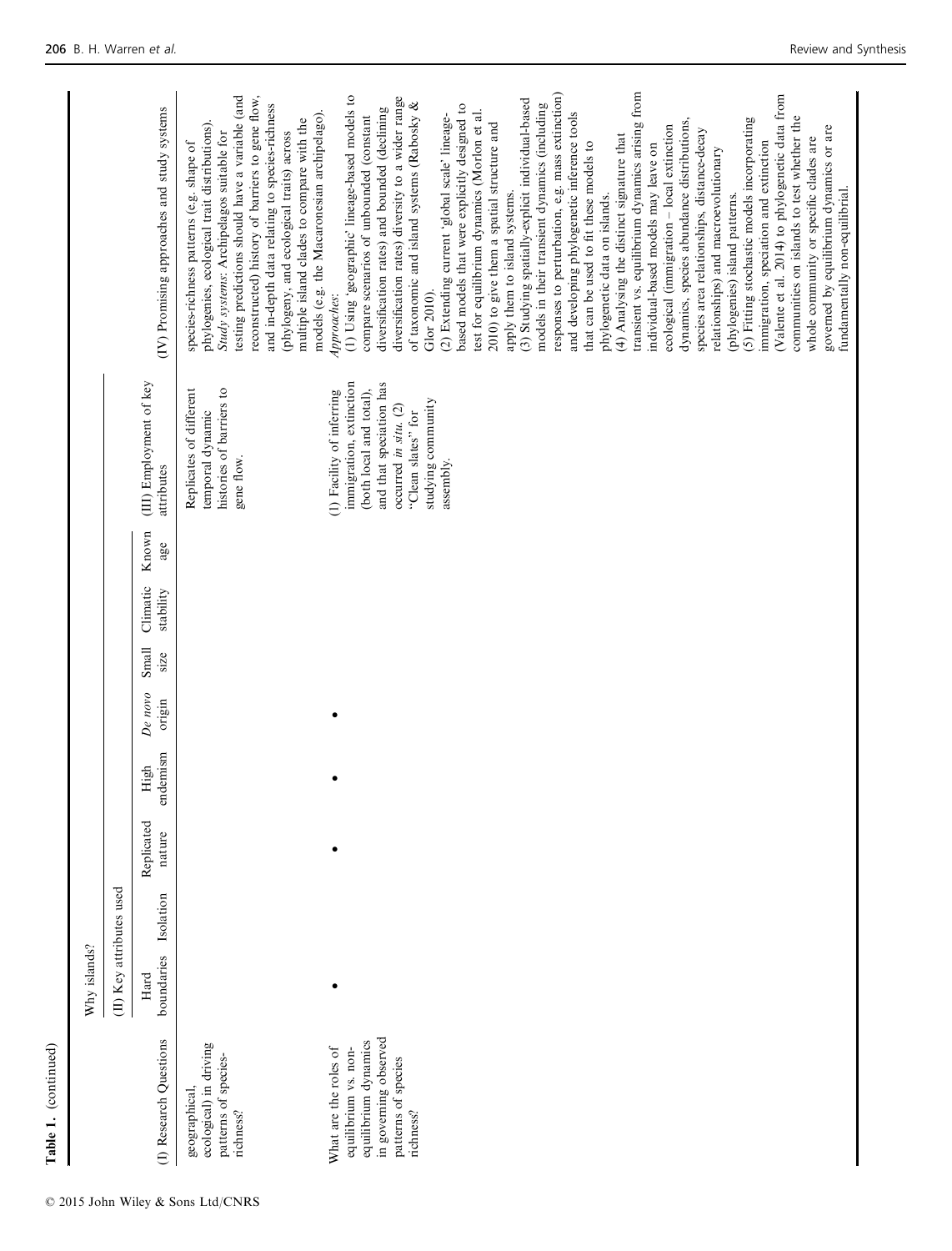inquire what this bond is. This bond, on my theory, is simply inheritance.. (Darwin 1859, p. 349–350).

The decades that followed saw the gradual acceptance of Darwin and Wallace's theory. However, contrary to other fields of biology in the early twentieth century, although ecology was quantitative at the population level, at other levels it remained highly descriptive, as did biogeography. IBT came from MacArthur and Wilson's desire to provide a mathematical foundation for community ecology. MacArthur & Wilson (1967) noted the difficulty of the task ahead of them, recognising that the fundamental processes underlying the ecology and evolution of communities ('dispersal, invasion, competition, adaptation and extinction') are 'among the most difficult in biology to study and understand'. They acknowledged that such a simplified theory would therefore have significant limitations, but felt that it would nonetheless provide a useful stimulus for future research.

We do not seriously believe that the particular formulations advanced in the chapters to follow will fit for very long the exacting results of future empirical investigation. We hope instead that they will contribute to the stimulations of new forms of theoretical and empirical studies, which will lead in turn to a stronger general theory.. (MacArthur & Wilson 1967, p. 6).

The assets of islands as model systems for Darwin, Wallace, MacArthur and Wilson, are easily recognisable. On continents, species' ranges are often large. Further, it is easy to envisage dramatic range shifts as a result of changing climate, geology and subtle shifts in environmental tolerance. In contrast, islands provide comparatively small areas of land that are geographically discrete and isolated from other areas. Depending on the spatial scale and isolation considered, the boundaries of an island frequently present a long-standing limit to the distribution of either a species or population. As a consequence, identifying the present and historical ranges of species and populations, both in area and relative proximity, is often straightforward. Additionally, multiple islands may exist at a scale equivalent to (or smaller than) a single continent, providing natural ecological and evolutionary replicates. In the case of de novo islands (Box 2) of variable known age, such replicates can also serve as ecological and evolutionary time series.

Here our focus is on islands surrounded by water, although we acknowledge that other insular systems (e.g. montane sky islands and lakes; Box 3) frequently provide equivalent insights and opportunities for research. Likewise, our emphasis is on terrestrial islands that have arisen de novo from the perspective of biological colonisation (e.g. volcanic islands, and those that have previously been totally submerged due to changes in water level). Islands formed by the fragmentation of existing landmasses can present similar opportunities, but also exhibit fundamental differences in the way their biotas were formed (Box 3; Gillespie & Roderick 2002). Although we are concerned primarily with the native biota of islands, we acknowledge that humans have also had a major impact on many island systems by decimating populations of native species and introducing alien species, some of which have

become invasive. Although most such introductions have been ecologically undesirable, they may at times provide useful points of comparison for understanding native biotas (see, for example, our section on Ecosystem Functioning). In many groups, native and introduced species can be readily distinguished, but this is not always the case. Further, human impacts on native island biotas are better known for some archipelagos than others (especially human-induced extinctions; Steadman 2006; Whittaker and Fernández-Palacios 2007). Therefore, caution is often needed in making inferences about natural processes from contemporary communities.

In the last 50 years, consistent with MacArthur and Wilson's study theme, but independent of Core IBT (Box 1), islands have provided a number of important insights into community (and biota) assembly. In Box 4 we provide some classic examples, largely made possible by genetic tools unavailable to MacArthur and Wilson. Following this theme, we detail prospects for future advances in ecology and evolution using islands as model systems (summarised in Table 1). We suggest that, in addition to theoretical advances, continued development and availability of genetic tools will be key, as they have been over the last 50 years. Coming years should see not only wider coverage across taxa and individuals, but also greater genomic depth, even for non-model organisms.

In contrast to 1963, when advances in molecular biology simply appeared to overshadow ecology and evolution, today genetic tools present an important means with which to reinforce these fields. Accordingly, rather than match future prospects with MacArthur and Wilson's emphases of a half century ago, we consider a range of situations (Table 1, column I) in which we believe that the assets of islands as model systems (Table 1, columns II and III) combined with recent advances in theory, molecular genetics, and data acquisition, provide potential to better understand processes underlying ecological communities and biota. For much of the twentieth century, these processes were addressed within relatively distinct disciplines of ecology and evolutionary biology. We argue that the aforementioned assets of islands to ecologists and evolutionists alike make them attractive study systems in the integration of these disciplines (Schoener 2011).

# LOOKING FORWARD: PROSPECTS OF ISLANDS AS MODEL SYSTEMS FOR ECOLOGY AND EVOLUTION

#### Community assembly

Understanding how biological communities form and why they differ are key objectives in ecology. The subject is challenging in that community assembly involves interactions at different scales of organisation, space and time. It can be expected therefore, that uncovering a mechanism at one scale may provide little insight into mechanisms operating at other scales. MacArthur & Wilson (1967) recognised that, as a result of their discrete and replicated nature, islands are key systems in understanding the component parts of any community assembly process, at a scale that includes immigration, establishment, anagenetic evolutionary change, speciation, and local extinction. Moreover, although Core IBT (Box 1) considers all species as ecologically indistinguishable, in chapter 5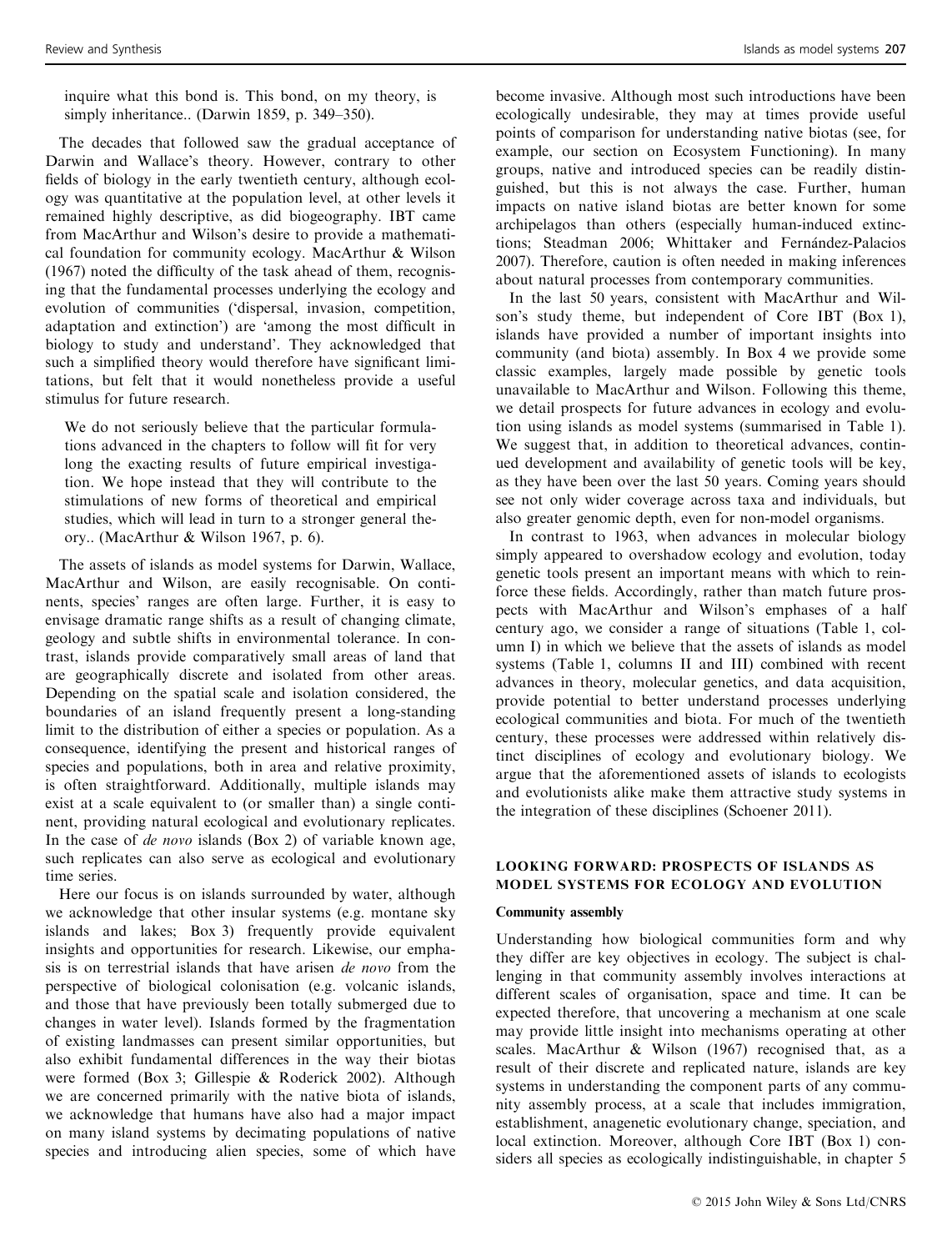of the 1967 monograph MacArthur and Wilson expanded their scope to consider the identity and ecology of species capable of forming a community. Diamond (1975) also had this perspective in elaborating a set of assembly rules governing island species composition. Though much controversy has ensued (see Whittaker and Fernández-Palacios 2007; Simberloff & Collins 2010), the important message is that, as result of their discrete and replicated nature, islands provide excellent settings in which to make predictions about community assembly, in particular how different lineages respond and interact during the process. Here we look at prospects of island-based approaches to refine predictions about how communities form.

# The role of arrival history in the assembly of ecological networks

Since Core IBT (Box 1) does not consider species identity, the sequence of immigration is effectively random. The problem is that the process of building up a network of ecological interactions is poorly known; both this process and resulting species compositions may be greatly influenced by the order and timing of arrivals, and by the ecological characteristics of both newly arriving and established taxa (e.g. Fukami et al. 2010). Arrival history is particularly relevant when feedback loops reinforce ecological interactions. Important insights regarding the role of interaction networks in community assembly have come from two island systems; Krakatau and mangrove islands in the Florida Keys. Repopulation of the Krakatau islands following the violent eruption in 1883 showed that the final outcome in terms of species composition could not be entirely predicted, reflecting in part historical contingency and stochastic components of colonisation sequence and associated cross-trophic level linkages (reviewed by Whittaker and Fernández-Palacios 2007). The repopulation of Simberloff & Wilson's (1971) artificially defaunated mangrove islands in the Florida Keys demonstrated shifts in trophic structure over time, and that the proportion of specialist species increased during food-web assembly relative to generalist species (Piechnik et al. 2008).

The availability of such empirical data from islands has recently made it possible to test an extension to Core IBT. While retaining the simplicity of Core IBT in modelling complex phenomena with few parameters, Gravel et al. (2011) have shown how species interactions could easily be incorporated with important consequences for the shape of the species-area relationship and even for the number of trophic levels expected in fragmented systems. Realistic network structures and assembly sequences are predicted simply by assuming a sequential and conditional assembly process (e.g. a predator/pollinator requiring at least one prey/plant to establish and persist). Thus, accounting for species identity in IBT provides a powerful framework to investigate the reciprocal feedbacks between assembly dynamics and community structure (Gravel *et al.* 2011, and references therein).

Notwithstanding this advance, there is still much to learn about how arrival history influences the build-up of ecological interactions and resulting species compositions. Small de novo or sterilised islands that differ in their isolation from the mainland (see Table 1 for examples) provide important

opportunities to vary arrival history in a predictable and replicated manner. Such 'experiments' have more confounding factors than microcosm experiments in which important variables such as the traits of organisms are easily controlled, but have the advantage of being natural, and including higher organisms. First, little is known about how arrival interval influences ecological networks and the outcome of community assembly; in a microcosm experiment, the spacing of arrivals had a strong influence, as a result of competition and indirect facilitation (Fukami et al. 2007). These intervals are easily manipulated in island settings, arrivals being more closely spaced on near islands than far ones. Second, an untested hypothesis is that stochastic variability in arrival sequence increases with distance from the source (Thornton 1996). Replicates of de novo or sterilised islands both near and far from a mainland source (Table 1) would provide the opportunity to test this hypothesis, and evaluate the consequences of arrival history on ecological networks and the outcome of community assembly. Species compositions should be more variable among islands in which stochastic variability of arrival is high, than among those in which its effect is lower. However, the precise relationship between variability of arrival and species composition may be complex; strong ecological interactions and feedbacks could amplify stochastic variability, while facultative changes in a species' ecological position (e.g. diet, see Terborgh 2010) could have dampening effects. Such empirical studies, that effectively manipulate arrival history within natural systems, have great potential to refine our understanding of the roles of arrival history vs. ecological networks in driving deterministic sequences and outcomes of community assembly.

# How and why species abundances change during community assembly

Ecological communities can be characterised not only by the number of species they support, but also by the relative abundances of those species. Although continual changes in species abundance are implicit both in de novo community assembly (Box 2) and dynamic equilibrium, few theories address these dynamics. Given that Core IBT (Box 1) does not consider species identities or population sizes, a logical extension of that theory is to consider how abundance distributions across species, and the abundance of individual species, change following colonisation of an island by founding individuals. An appropriate null hypothesis for population change is the assumption of ecological neutrality (Hubbell 2001). Such an approach has been taken by extending individual-based ecological neutral theory (Hubbell 2001) to predict species abundance distributions on islands over timescales that cover immigration, extinction, and in situ evolution (Rosindell & Phillimore 2011), and with reference to the approach to and attainment of dynamic equilibrium (Rosindell & Harmon 2013). Clearly, however, factors such as ecological release, unequal competitive abilities, predation, parasitism, and changes in environmental conditions, are expected to influence abundance dynamics in very non-neutral ways. For example, the taxon cycle describes a pattern in which lineages go through sequential phases of expansion and contraction during the assembly of an insular community (MacArthur &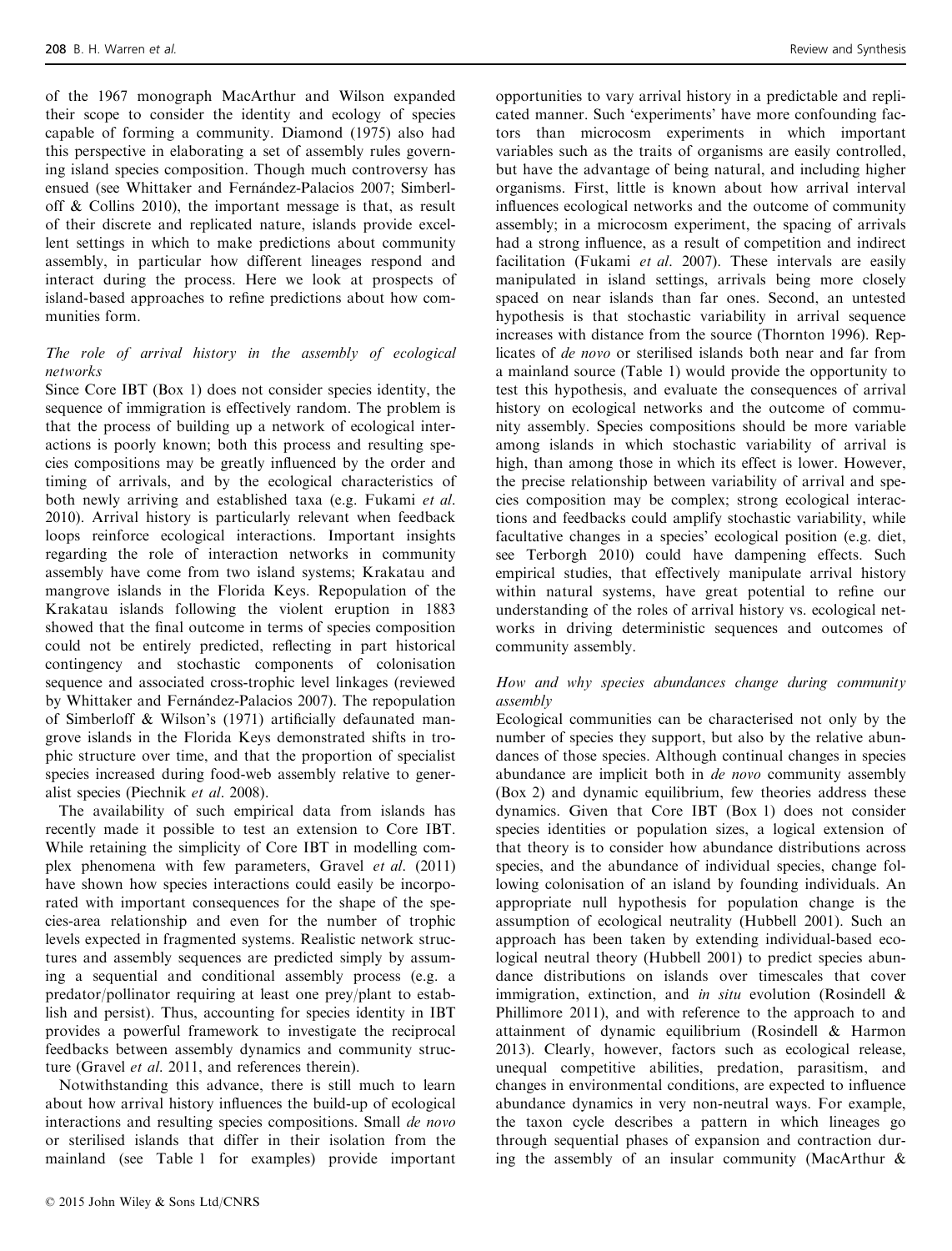Wilson 1967; Ricklefs & Bermingham 2002, and references therein). It has been suggested that expansion is driven by ecological release from predation or disease in a new environment, and that subsequent decline is the result of 'counteradaptation' of insular enemy species (Ricklefs & Bermingham 2002, and references therein). Carlquist (1966) also highlighted a loss of competitive ability in island lineages, as one of his 24 principles of dispersal and evolution. He posited loss of genetic variability or evolutionary specialisation as potential causes, although he lacked a comprehensive explanation for the latter. Specialisation to local environments might increase fitness on the generational timescale upon which selection acts, but reduce tolerance to changes arising over longer timescales, such as new arrivals and major environmental change, as well as reducing evolutionary lability in response to such events.

Knowing how species abundances change over timescales encompassing both evolutionary change and in situ speciation would aid our understanding of community assembly, but such information is difficult to obtain. Nonetheless, barring extinction and back-colonisation (see Appendix S2), the ages of endemic populations on de novo islands can be inferred from genetic distances to their source populations on the mainland or other islands. Testing predictions for the relationship between species abundance and age using a neutral model (Rosindell & Phillimore 2011), including predictions concerning the approach to dynamic equilibrium as well as population behaviour at equilibrium, would be informative about the processes underlying species abundance distributions. Failure to reject such a model would imply a key role for dispersal and available space on an island in explaining abundance dynamics, while deviation from its predictions would implicate other ecological processes. For example, under ecologically neutral models, high abundance is achieved via the slow process of drift and therefore the highest abundance class would be predominantly occupied by old species, while under ecological release abundant species should be predominantly recent arrivals. If competition or predation were involved in the decline of an island population from the highest abundance class, the mean time to extinction would be shorter than under the ecologically neutral model (Ricklefs 2006). Studies of the species age-abundance relationship on islands testing predictions of alternative models should provide insight into the role of ecological differences between species in moulding species abundance distributions.

# How evolution may influence community assembly: predicting the effects of geographic area and isolation

While evolution and speciation were absent from Core IBT (Box 1), MacArthur & Wilson (1963) included a term for speciation by in situ cladogenesis in the first mathematical statement of the equilibrium model. They left out speciation by anagenetic change as their focus at this point was on the establishment of equilibrium species numbers, which is unchanged by anagenesis. They also explicitly recognised the important role of speciation in contributing to species richness within sufficiently isolated archipelagos, in what they termed the 'radiation zone'. They thus recognised within their theory that the contribution of speciation to species richness would

increase with island isolation. Integrating ecological neutral theory into island biogeography, Rosindell & Phillimore (2011) recently made more precise predictions regarding the location of zones of anagenesis and cladogenesis at equilibrium, with respect to island isolation and area. Cladogenetic species (Box 2) are predicted to occur above thresholds in both island area and isolation, and in greater numbers on the largest and most distant islands. Anagenetic species richness (Box 2) is also predicted to increase with island area, but to peak on islands of intermediate isolation.

This humped distribution of anagenetic species with distance results from a trade-off: immigration must be small enough to escape the homogenising effects of gene flow with the mainland population that prevent divergence (Johnson et al. 2000), but also frequent enough to initiate anagenesis repeatedly and keep temporal turnover high enough to prevent anagenetic species from persisting for long enough to radiate and become cladogenetic. Consistent with these predictions, support has been obtained for a model in which highest species richness occurs among lineages of intermediate dispersal ability, such that dispersal is sufficiently frequent to allow repeated colonisation across geographic barriers, but sufficiently limited to restrict gene flow across these barriers (Claramunt et al. 2012; Agnarsson et al. 2014). However, this model assumes that a lineage's dispersal ability remains constant through time. In reality, many cases of reduced dispersal ability following island colonisation are known, both in animals and plants, and are principally attributed to changes in selective regimes following island colonisation (Carlquist 1966; Grant 1998). Such insular changes are known to influence the spatial scale at which population differentiation occurs (Blondel et al. 1999). Thus, any generalisation on how dispersal ability influences island species richness remains provisional, and future studies might compare focal lineages of high dispersal ability that readily lose this ability (e.g. birds) with those that do so rarely (e.g. mosses and ferns).

An additional explanation for isolation promoting anagenesis is that under a low rate of colonisation populations are exposed to less competition, which gives them more time to differentiate anagenetically before they are displaced (Price 2008; Rosindell & Phillimore 2011). However, these factors work in the opposite direction to the 'rescue effect', in which at low isolation the more frequent arrival of propagules protects island populations from extinction through the demographic and genetic contributions of later immigrants (Brown & Kodric-Brown 1977).

A low rate of colonisation of remote islands also tends to promote cladogenesis by leaving niches 'open' for long periods, allowing them to be filled as readily by in situ speciation as by dispersal (Gillespie & Baldwin 2010). Intuitively, island area may also affect the potential for species diversification both by increasing opportunities for intra-island allopatry and by adaptation to more diverse habitats that can be accommodated on larger islands (Losos & Schluter 2000). Furthermore, larger areas imply larger population sizes, likely increasing both the number of advantageous mutations and the efficiency with which selection acts upon them (Gavrilets & Losos 2009). Several island-based studies have confirmed the importance of area in cladogenesis (Losos & Schluter 2000; Kisel &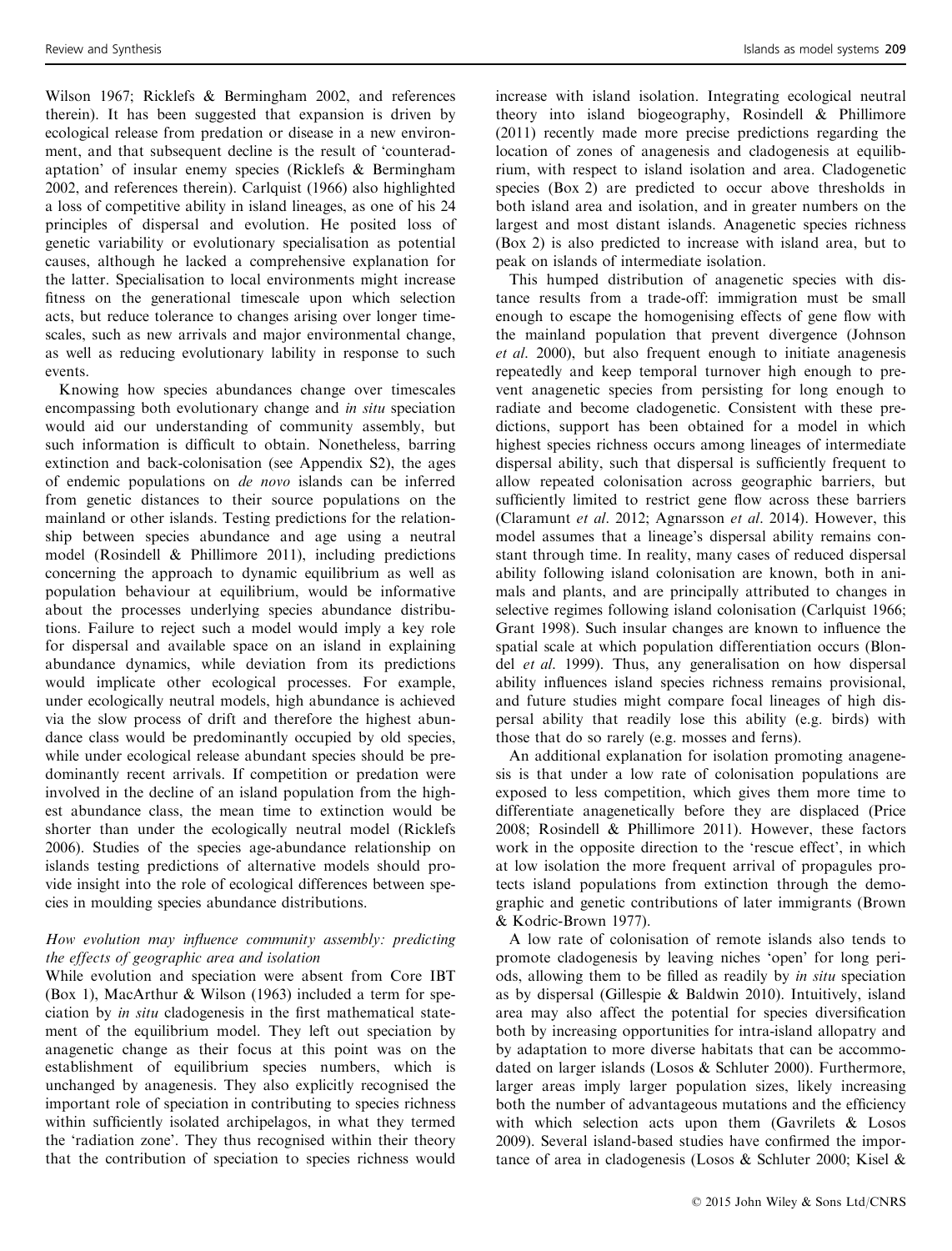Barraclough 2010; Rabosky & Glor 2010). However, beyond Rosindell & Phillimore's (2011) test of their own predictions with island bird data, how the interplay between isolation and area influences the relative importance of anagenesis and cladogenesis largely remains to be evaluated (but see Johnson et al. 2000; Valente et al. 2014). Islands provide key settings for such future empirical and theoretical study of biota assembly.

# Ecosystem functioning

With the prospect of human activities leading to a global ecological crisis, Loreau (2010) has called for the unification of population, community, ecosystem and evolutionary ecology into a single discipline of evolutionary ecosystem ecology. One of the greatest challenges in this integration was identified as the gap between evolutionary biology, which seeks principles at the levels of genes, individuals and populations, and ecosystem ecology, which seeks principles at the higher organisational level of the ecosystem (Loreau 2010). We believe that islands provide excellent systems to explore whether coupling evolutionary and ecosystem dynamics can lead towards a better understanding of the processes shaping ecosystems. First, the small size and isolation of islands has long made them systems of choice for illuminating the role of species interactions on ecosystem functioning (for a recent example, see Fukami et al. 2006). Second, the very high proportion of endemic lineages (subspecies, species, and higher orders) on islands makes for communities in which the contribution of in situ evolution to community assembly is both large and relatively easily identified (e.g. Gillespie 2004; Clegg 2010).

# Determining the relative roles of in situ evolution and ecological fitting in ecosystem functioning

Despite the high incidence of readily detectable in situ adaptive evolutionary change in the assembly of insular biotas, its importance at a small (community) scale within continents has been questioned. Janzen (1985) proposed that a Costa Rican forest community is principally assembled in the

absence of in situ evolutionary change, by a process that he termed 'ecological fitting': a combination of immigration, environmental filtering and species interactions. His hypothesis stemmed from observation that the majority of species represented have vast distributions across the Americas, and little phenotypic variability between sites.

Beyond an understanding of the importance of different processes in community assembly, a useful future direction is to understand how assembly processes influence ecosystem functioning (Venail et al. 2008; Fukami et al. 2010). In situ evolution might influence ecosystem functioning as a result of both adaptation of individual species to the local environment and coevolution of two or more component species (Schoener 2011). Does in situ evolution therefore contribute to ecosystem productivity, efficiency or other properties, and to what degree? This question has strong implications for society in predicting and mitigating the impacts of human-induced global change. While some landmark studies have recently approached the problem using microbial systems (see e.g. Venail et al. 2008), islands, as a result of their isolation and replicated nature, may be excellent model systems with which to investigate such issues with higher organisms. Archipelagos containing many small (ca.  $1-100 \text{ km}^2$ ) islands can provide replicates of two different situations, in which the physical environment (climate, geology and topography) is similar both within and among islands, or nearly so: (1) islands supporting native habitat in which human influence is minimal, and many taxa are endemic and (2) islands in which human influence has been dramatic, and much of the biota is introduced, with little native habitat and fewer endemic taxa remaining. The presence of single-island endemic species or subspecies would suggest a substantial role for *in situ* evolution in the assembly of the former community, while it would be negligible or absent from the latter. An example of an archipelago that could meet these conditions is the Aldabra Group (Box 5 case study).

To examine the contribution of in situ evolution to ecosystem functioning, suitable measures for comparison between islands may include net primary production, various measures based on nutrient cycling, and measures based on plant–soil

# Box 5 A case study archipelago for inferring the relative role of in situ evolution and ecological fitting in ecosystem functioning: the Aldabra Group of the western Indian Ocean

The Aldabra Group of the Seychelles in the western Indian Ocean may present a suitable example of an archipelago with the features needed to understand the relative contribution of ecological fitting (Box 6) and in situ evolution in ecosystem functioning. The approach compares (1) a community in which the majority of lineages have undergone in situ evolution following their arrival and (2) a community created by ecological fitting of species that have evolved elsewhere. Within the Aldabra Group, the former situation occurs on the islands of Aldabra Atoll (UNESCO World Heritage Site), which are among the least disturbed of all low latitude islands, with many endemic species (Stoddart & Wright 1967). By contrast, the neighbouring islands of Assumption, Cosmoledo and Astove frequently present the latter situation. Although once similar to the islands of Aldabra Atoll, they have been extensively transformed by human activity. In particular, the mixed scrub community of Assumption is composed of many introduced plant species, despite being similar in overall species richness to that of Aldabra Atoll (Stoddart et al. 1970). Such islands are also very similar to those of Aldabra Atoll in size, topography and climate, and therefore present informative points of comparison.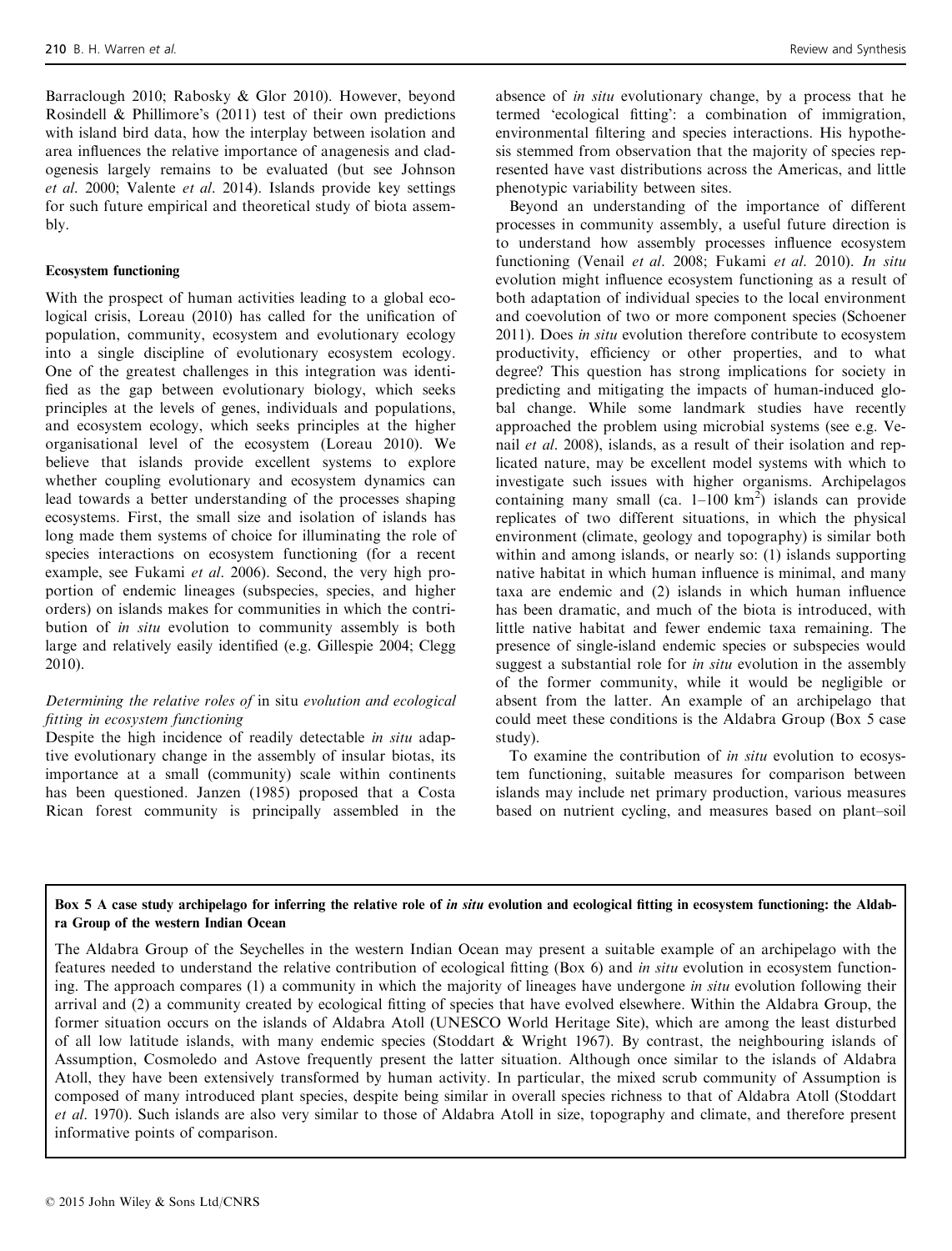

Figure 2 Predictions regarding genomic signatures of different speciation modes after Bachtrog et al. (2006), t, time since divergence; TMRCA, time since most recent common ancestor. (a) speciation strictly allopatric, no difference in t between loci; (b) speciation with gene flow, t differs.

feedbacks (Vitousek 2004; Bardgett & Wardle 2010). Within this framework, linking the diversity of decomposers and of decomposition rates appears to be a particularly promising avenue to investigate (see Ehrenfeld 2003). Clearly, ability to eliminate confounding variables is key to the strength of an island-based test. Notably, species richness may vary between islands and is known to influence ecosystem functioning (Hooper et al. 2005; Bardgett & Wardle 2010). Although differences in species number between islands resulting from in situ cladogenesis are a true reflection of in situ evolution, those resulting from immigration are not. As a starting point for approximation, the number of immigration events contributing to an island community can often be inferred from taxonomy, and comparisons are possible between islands in which they are constant, or nearly so. Going a step further, with increasing availability of molecular phylogenetic data and advances in analytical interpretation, it is becoming possible to quantify immigration with ever-increasing accuracy (e.g. Ronquist & Sanmartín 2011; Cornuault et al. 2013).

#### Geography, gene flow, and species diversification

Island systems have proven key in studying the process of population differentiation, as a result of being discrete, geographically isolated, replicated, and small in size relative to continents (e.g. Grant & Grant 2008). We illustrate how this situation provides underappreciated potential for investigating what are currently important topics in the biology of speciation, i.e. how divergence-with-gene flow may lead to speciation, and distinguishing the effects of geography and ecology on genomic divergence and speciation (Feder et al. 2013; Seehausen et al. 2014). With respect to intraspecific divergence, the substantial environmental heterogeneity of many islands provides suitable settings for examining how different lineages respond to common environmental and geographical variation. We illustrate how this feature can aid in understanding why some lineages are more diverse than others. Although these prospects are the furthest removed from Core IBT, we believe that by addressing problems in a rapidly moving field, they present the most immediate potential for advances using islands as model systems.

# Determining the genomic signature of speciation with and without gene flow

In an insightful paper, Bachtrog et al. (2006) proposed that different levels of gene flow during speciation can be distinguished using genealogical analysis of multilocus datasets from closely related species. They argued that under strict allopatry (i.e., no gene flow), all regions of the genome will have a single divergence history, and vary only in their coalescence times (Fig. 2a). By contrast, in geographical contexts allowing gene flow (e.g. sympatry, parapatry, and when populations are separated but sufficiently close to allow regular dispersal between them), species may share regions that have not yet diverged functionally, or that function sufficiently well in the recipient species as to be maintained by selection. As a result, in the presence of gene flow, they predicted that the genome will be a mosaic of different regions with disparate divergence times (Fig. 2b). To the best of our knowledge, these predictions remain to be explicitly tested using independent (non-genetic) inferences regarding the geographic context of divergence.

Islands provide ideal systems to test these predictions because of the frequent replication of two geographic extremes within the same island radiation. First, such radiations frequently include sister-species pairs in which each member of the pair is endemic to a different island, and in which the two islands have never been connected. Such pairs provide cases for divergence in full allopatry, in which opportunities for gene flow are minimal when inter-island distance exceeds the organism's regular dispersal ability. Second, some such radiations also contain sympatric or closely occurring sister species endemic to the same island (e.g. Hawaiian Tetragnatha and Drosophila: Gillespie & Baldwin 2010; O'Grady et al. 2011). These have high potential to have diverged in the presence of intermittent or ongoing gene flow. Under these conditions, same-island vs. different-island species pairs offer a promising investigative framework. Coalescent analyses (Sousa & Hey 2013) of multiple species pairs from the same island radiation within such a framework would provide the data to test whether the alternatives proposed by Bachtrog et al. (2006) correctly depict genomic patterns of divergence in nature. If the alternatives are supported, such results may offer a baseline to infer levels of gene flow during speciation, in cases where past biogeography (geographic proximity of lineages) is highly uncertain. Such comparisons should also provide a test of the role of gene flow in shaping patterns of divergence across the genome (Feder et al. 2013).

#### Assessing the role of gene flow in speciation

Beyond characterisation of how gene flow shapes patterns of genomic divergence, its consequences in promoting or retarding speciation can be expected to vary greatly between taxa, stages of divergence, and spatial contexts (Abbott et al. 2013).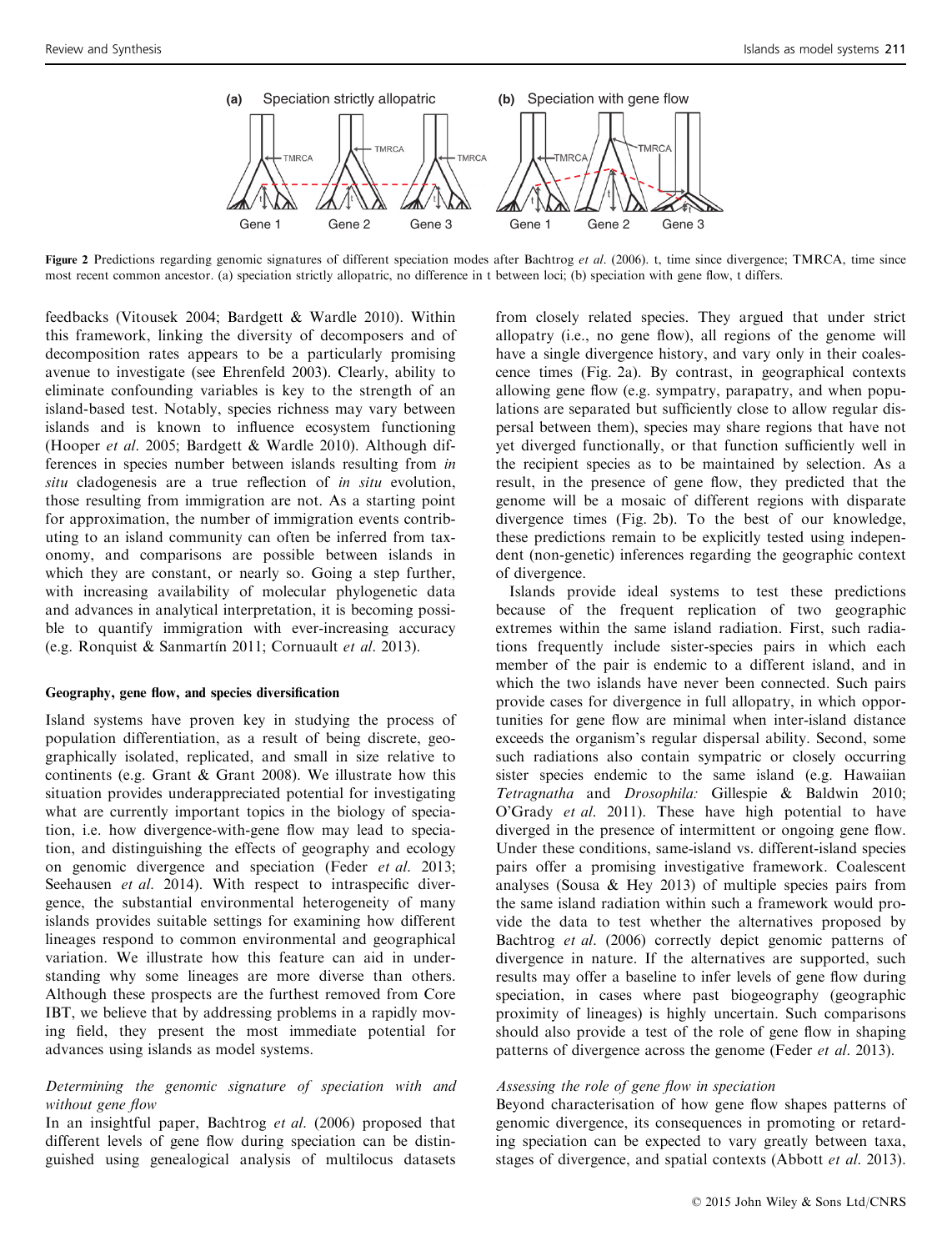Three main mechanisms by which gene flow may promote speciation have been proposed. First, it can increase the genetic variance upon which selection can act (Smadja & Butlin 2011), potentially serving as a multilocus macromutation (Mallet 2007, and references therein), which may expand the range of phenotypic variance on which natural selection can act. Second, counterintuitively, it can promote reproductive isolation, by increasing the potential for reinforcement (Smadja & Butlin 2011; Abbott *et al.* 2013) or by coupling genetic incompatibilities with ecological loci under disruptive selection (Seehausen 2013). Third, it can create new species directly in the form of reproductively isolated hybrids (Abbott et al. 2013). Clearly, however, the efficacy of the first two mechanisms must also depend on conditions under which the homogenising effects of gene flow are overcome. Due to such difficulties, the predominant impact of hybridisation on speciation remains controversial (Barton 2013; Servedio et al. 2013).

Empirical data shedding light on the genome-wide build-up of barriers to gene flow are growing rapidly, via genome scans and association mapping using large sets of individuals from diverging lineages. This includes transects across hybrid zones, replicated combinations of lineages at different locations, and the comparison of closely related populations and species with different divergence times (Abbott et al. 2013). However, as emphasised by Butlin & Ritchie (2009), the new plethora of genomic data will not clarify the genetics of speciation unless it is possible to distinguish changes that have contributed to divergence and reproductive isolation from those that are carried along in its wake.

Island radiations such as those proposed above, with both inter-island and intra-island sister-species pairs, would provide an ideal framework to address these issues. A further advantage would be afforded by the presence of both inter-island and intra-island pairs that differ significantly in their degree of divergence, ranging from incipient species to species that exhibit complete or nearly complete reproductive isolation. In such a comparative framework, a role in speciation for phenomena associated with gene flow (e.g. increased genetic and phenotypic variance, reinforcement, coupling, or immediate reproductive isolation) should meet two criteria. First, these phenomena should be observed in recently diverged species pairs, not just in older (post-speciation) pairs. Second, they should be absent from inter-island species pairs, or at least significantly less prevalent than for intra-island pairs.

# Understanding why some lineages are more diverse than others

The proliferation of life on islands has progressed much farther within some lineages than others. For example, among the 88 native genera of weevils (Coleoptera, Curculionidae) occurring naturally within the Canary Islands, there is an average of only three species per genus (Whittaker and Fernández-Palacios 2007, and references therein). However, 128 species, more than one-third of all the native weevil species in the Canary Islands, belong to a single genus, Laparocerus (A. Machado, pers. comm.). Such island-based patterns raise an important and more general question – why have some lineages diversified so extensively, while others have not? A first step in responding to this question is to assume that diversity increases unbounded through time, and to distinguish between two alternative explanations for diversity variation among clades: differences in the time available for diversification, and differences in net diversification rate. Studies using dated phylogenies have variably supported both explanations (e.g. Rabosky et al. 2007; Cornuault et al. 2013). A second step involves considering alternative explanations for diversity dynamics such as diversity-dependence and bounded diversity, equilibrium dynamics and periods of diversity decline (Morlon 2014, and references therein). The co-distribution of both diversified and non-diversified lineages across the same island or archipelago offers researchers some degree of control over the time, geographical area and environmental heterogeneity available for diversification. It also offers some control over the environmental changes experienced by clades during their evolutionary history. Such settings seem ideal to identify fundamental differences in the way species from diversified lineages respond to heterogeneity and temporal variation in environment and geography, compared to species belonging to lineages that have not diversified.

Phylogenetic analyses chart the histories of species over deep timescales, revealing, for example, differences in diversification rates among lineages. The integration of population-level studies with such higher order phylogenetic studies may provide greater opportunity to connect phylogenetic pattern with evolutionary and ecological process. In a recent review, Losos & Ricklefs (2009) suggest that detailed population-level studies can chart the course of evolution over short time periods, directly measuring the extent to which natural selection changes in strength and direction over time. This approach can be broadened to incorporate intraspecific-level studies with geographically explicit sampling of individuals for the reconstruction of gene genealogies to reveal the extent to which natural selection, or alternative mechanisms (e.g. differences in neutral divergence resulting from differences in dispersal ability; Agnarsson et al. 2014), may explain evolutionary change. Island radiations are ideal systems for such an approach, because it is frequently apparent that the arena within which interspecific diversification has occurred is similar to the arena within which intraspecific diversification is occurring (e.g. Ricklefs & Bermingham 2002). This likely results from the hard boundaries, isolation and climatic stability of islands (Table 1), despite geological dynamics (Whittaker et al. 2008). Population genomic comparisons of lineages from species-rich and species-poor clades in the same island or archipelago setting provide real potential to determine the relative roles of factors such as the strength of selection and gene flow in rendering one lineage more species-rich than another.

# HOPES FOR THE FUTURE OF ISLAND-BASED THEORY

For many, MacArthur & Wilson's (1963) model is the foremost example of using islands as model systems. It can be seen as the founding core of a theory that has been and continues to be greatly extended, providing a quantitative baseline against which deviation can be tested. As such it has not just improved our understanding of island communities, but also brought important insights in ecology, evolution, biogeography and community assembly in general (e.g. Hubbell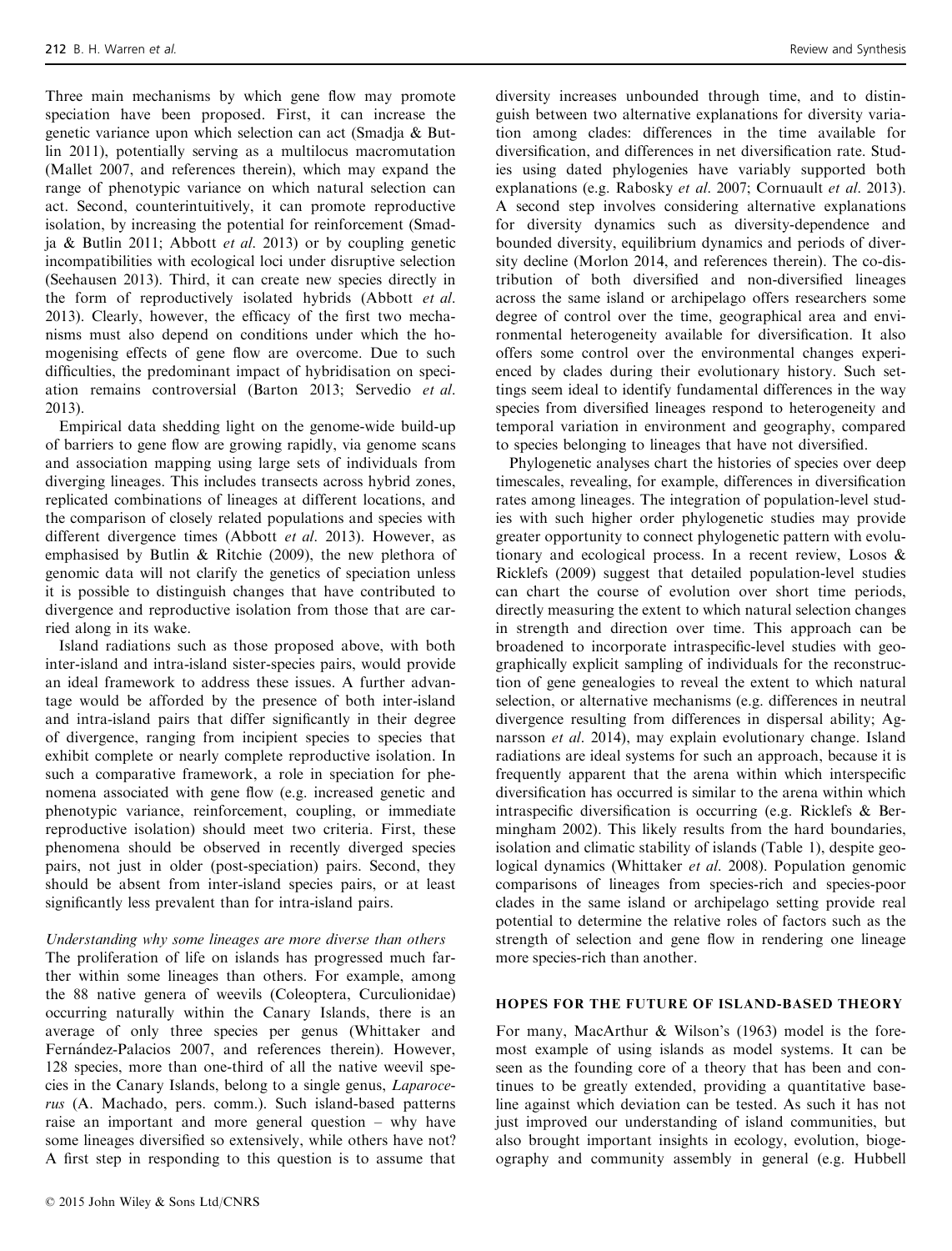#### Box 6 Equilibrium vs. non-equilibrium, and the potential nature of equilibria

MacArthur and Wilson's IBT explains species richness on an island from a dynamic balance between colonisation and extinction events (Box 1). While the theory has been greatly expanded (e.g. Brown & Kodric-Brown 1977; Hubbell 2001; Hanski 2010; Gravel et al. 2011; Rosindell & Phillimore 2011), the hypothesis of equilibrium dynamics is rarely brought into question (but see Simberloff 1976, 1983; Gilbert 1980; Steadman 2006; Whittaker and Fernandez-Palacios 2007).

Two separate explanations for a lack of equilibrium are frequently confused, both on ecological and evolutionary timescales. In one scenario, a biota is governed by processes that cause species richness to tend towards equilibrium, but this equilibrium has not been reached, and in some cases may never be reached. We refer to this situation as *unattained equilibrium*. It may occur when: (1) there has been insufficient time for the equilibrium in question to be reached. Examples include islands that are young (be they de novo or fragment islands; Brown 1971), recently sterilised, large, or highly isolated; (2) there is a lag in the response time of extinction, allowing equilibrium to be temporarily exceeded (Gillespie 2004; Gavrilets & Losos 2009); (3) environmental fluctuations or disturbances outpace the time to equilibrium (McGuiness 1984; Whittaker 2000). In a second scenario, species richness is simply not governed by equilibrium dynamics. We refer to this as *fundamental non-equilibrium*. For example, on evolutionary (and potentially ecological) timescales, diversity may accumulate without limit (Emerson & Kolm 2005; Morlon *et al.* 2010), there being no *a priori* reason to believe that extinction should balance species accumulation.

A largely overlooked addition to IBT is E. O. Wilson's (1969) hypothesis that equilibria can themselves shift during the course of what is described today as community assembly (Fig. 3). He envisaged a time-progressive sequence in the relative importance of the actions of species interactions (such as competitive exclusion), environmental filtering, adaptation, and coevolution during community assembly, leading to changes in the position of the equilibrium between immigration and extinction. Four equilibria were recognised on a hypothetical relative timescale:

(1) Non-interactive: an equilibrium reached prior to the attainment of sufficiently high population densities to make species interference (including competitive exclusion) a major factor in extinction,

(2) Interactive: an equilibrium in which species interactions (including competitive exclusion) are a major factor in survivorship,

(3) Assortative: an equilibrium occurring in response to environmental filtering, that is, the peculiar physical conditions of the local environment and interactions with other species over the long term,

(4) Adaptive (to distinguish this from the equilibrium that follows, we avoid using Wilson's term 'evolutionary'): an equilibrium reached when populations have had time to undergo evolutionary adaptive change in response to both local environmental conditions and to other species. Such island populations may or may not be considered separate species from their continental relatives.

The first three of these equilibria are based on empirical data from the Florida mangrove experiments that E. O. Wilson conducted with D. Simberloff (Simberloff & Wilson 1971). In Fig. 3, we present a modified version of E. O. Wilson's (1969) schema, to which we have added a fifth equilibrium, more easily studied since the advent of molecular phylogenetics, in which the effect of speciation (as well as immigration), offsets extinction:

(5) Radiative: an equilibrium occurring when lineages resulting from the adaptive phase have had time to undergo speciation (cladogenesis) within the island or archipelago of interest.

E. O. Wilson (1969) considered his four equilibria as a time-progressive sequence, with evolutionary processes in the fourth being clearly distinguished from ecological processes in the previous three. Today, evolutionary responses are widely recognised to occur on timescales that are as short as ecological ones (Schoener 2011), and indeed natural selection will operate throughout the five phases of equilibria. We therefore see the schema as a continuum, rather than a discrete sequence, and acknowledge that at each phase, the processes leading to the previous equilibrium will still operate. Following Janzen (1985), we refer to the process of environmental filtering and species interactions leading to the accommodation of extra species in the assortative equilibrium as 'ecological fitting'. We refer to the process of *in situ* adaptation, both to the environment and to other species, allowing accommodation of extra species in the adaptive equilibrium as 'evolutionary packing'.

2001; Hanski 2010; Losos & Ricklefs 2010). However, despite its success in predicting diversity patterns, over the 50 years since its publication, the ability of IBT to identify underlying processes has received a range of critiques (Gilbert 1980; Williamson 1989; Steadman 2006). In particular, the central premise of IBT – that of an equilibrium between immigration and local extinction – remains equivocal and difficult to test (Simberloff 1976, 1983; Gilbert 1980). Incorporating the possibility of non-equilibrium dynamics (both on ecological and evolutionary timescales) remains one of the greatest challenges for the future (Box 6). We therefore advocate a judicious use of island-based theory. This should include using the assets of islands in allowing theories to be simple, but also remaining critical and continuing to question the core hypotheses and assumptions involved. Here, we consider some hopes for the future of island-based theory with these views in mind.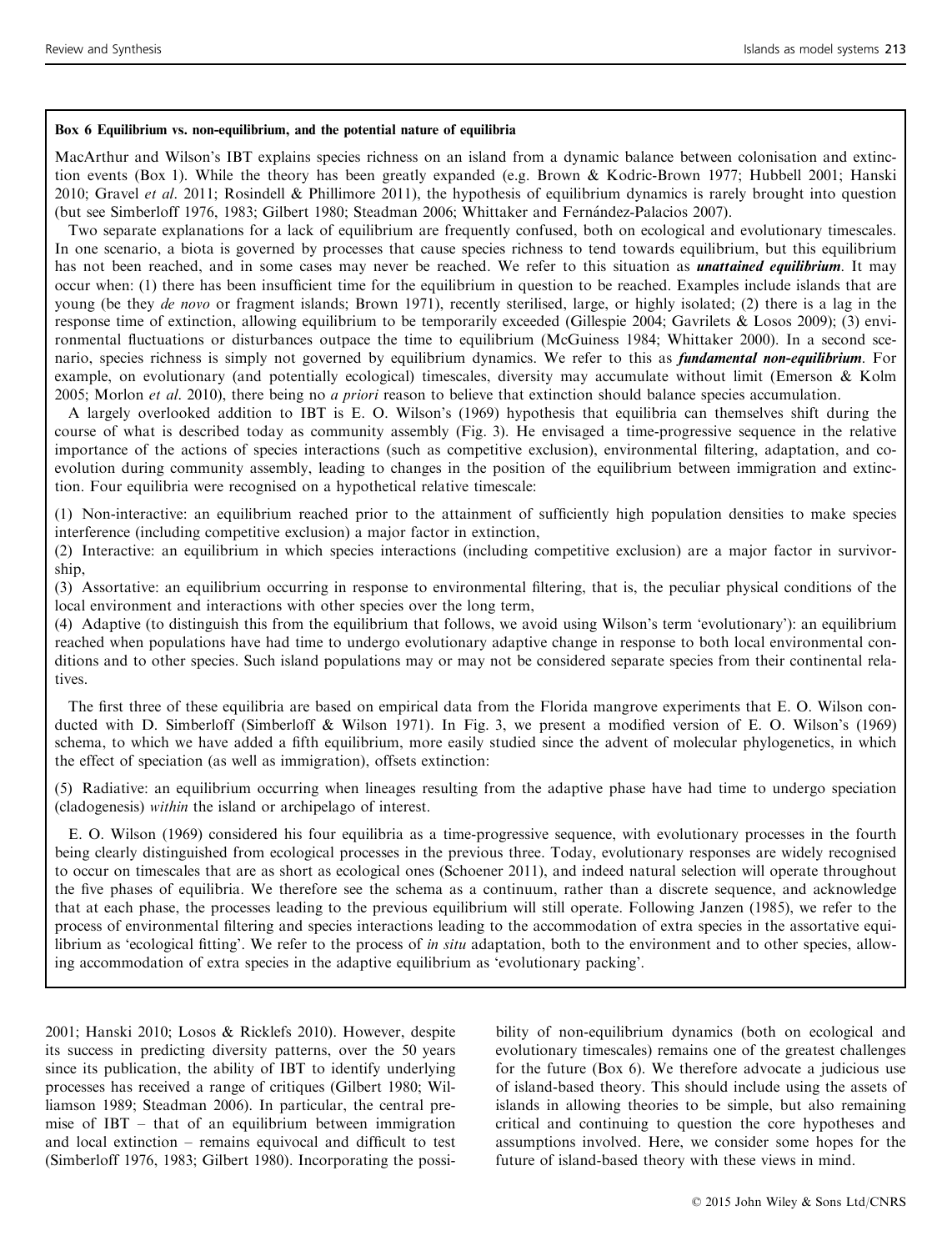

Figure 3 A schematic hypothesis for the time-progressive continuum of equilibria involved in community assembly (Box 6), modified from E. O. Wilson's (1969) Brookhaven paper. Following Wilson (1969), a hypothetical relative time scale is used. Equilibria between immigration and local extinction are shaded red, while the equilibrium among immigration, speciation and local extinction is shaded purple. Once populations have differentiated in situ to the species level, local extinction events will also be total extinction events.

#### Modes of speciation

In order to explain the spatial distribution of species diversity, in situ speciation needs to be taken into account. Accordingly, recent island-based models have incorporated speciation (e.g. Rosindell & Phillimore 2011). Ideally however, future island models should incorporate different modes of speciation, in particular geographical speciation (for which geographical isolation is the component initiating genetic divergence) and ecological speciation (i.e. as a result of ecologically-based divergent selection). Further, many permutations of these simplified scenarios are possible; different speciation events on any one island may follow different modes, and any single speciation event may result from a combination of different modes, especially when geographical settings change during speciation (Butlin et al. 2008). The latter may particularly apply when geological and environmental dynamics induce repetitive island connection and separation (Whittaker and Fernández-Palacios 2007). Geographical isolation may thus contribute only intermittently to speciation. Likewise, progressive phases of community assembly on islands (Box 6, Fig. 3) may alter the shape and strength of ecological selective pressures that contribute to speciation. Variation in island size (e.g. owing to sea level fluctuations) affects the overall probability of speciation (Losos & Schluter 2000; Kisel & Barraclough 2010) and may therefore also affect the contributing mode(s) of speciation (Whittaker et al. 2008; Losos & Ricklefs 2009). Aguilée et al.  $(2013)$  recently developed a model allowing for such variable history, in which ecological speciation includes temporary and repetitive geographical isolation. They show that temporal variation in geographic setting, inducing changes in the contribution of different speciation modes, is likely to facilitate speciation, possibly generating adaptive radiation. In this context, models predicting biodiversity patterns that can be compared to empirical data are, however, still lacking. Realistic phylogenies (including tree imbalance

and deceleration in the rate of lineage accumulation) can be obtained purely from ecological speciation (McPeek 2008) as well as purely from geographical speciation (Pigot *et al.*) 2010). We therefore need new models to make quantitative predictions to assess the contribution of different modes of speciation in community assembly (Moen & Morlon 2014). These might include not only phylogenies, but also ecological traits and species ranges. Such models provide the potential to more precisely predict the influence of area and temporal connectivity of available land on the spatial distribution of species diversity.

#### Understanding equilibrium vs. non-equilibrium dynamics

If species richness is to a large extent explained by non-equilibrium dynamics (Box 6), non-equilibrium models and a better theoretical understanding of dynamics outside of equilibrium are still required (Whittaker and Fernández-Palacios 2007). For example, fundamental non-equilibrium models (see Box 6 for definition) could be achieved by integrating classic MacArthur & Wilson immigration–extinction processes with time-variable macroevolutionary birth–death models of in situ diversification with no upper limits to diversity (Valente et al. 2014). This might be achieved with extinction rates that are constantly outstripped by the input of new species from immigration and speciation, and so diversity grows without bound. An alternative way to approach non-equilibrium theory is simply to study the transient behaviour of models that would in theory eventually equilibrate, but do not have the opportunity due to lack of time or continuous environmental change (i.e. unattained equilibrium, Box 6; Ricklefs & Bermingham 2001).

In the case of equilibrium models such as IBT, a better understanding of the time it takes to reach equilibrium would be useful. Perhaps the equilibrium towards which we are heading is a moving target (e.g. Box 6, Fig. 3)? If so, in some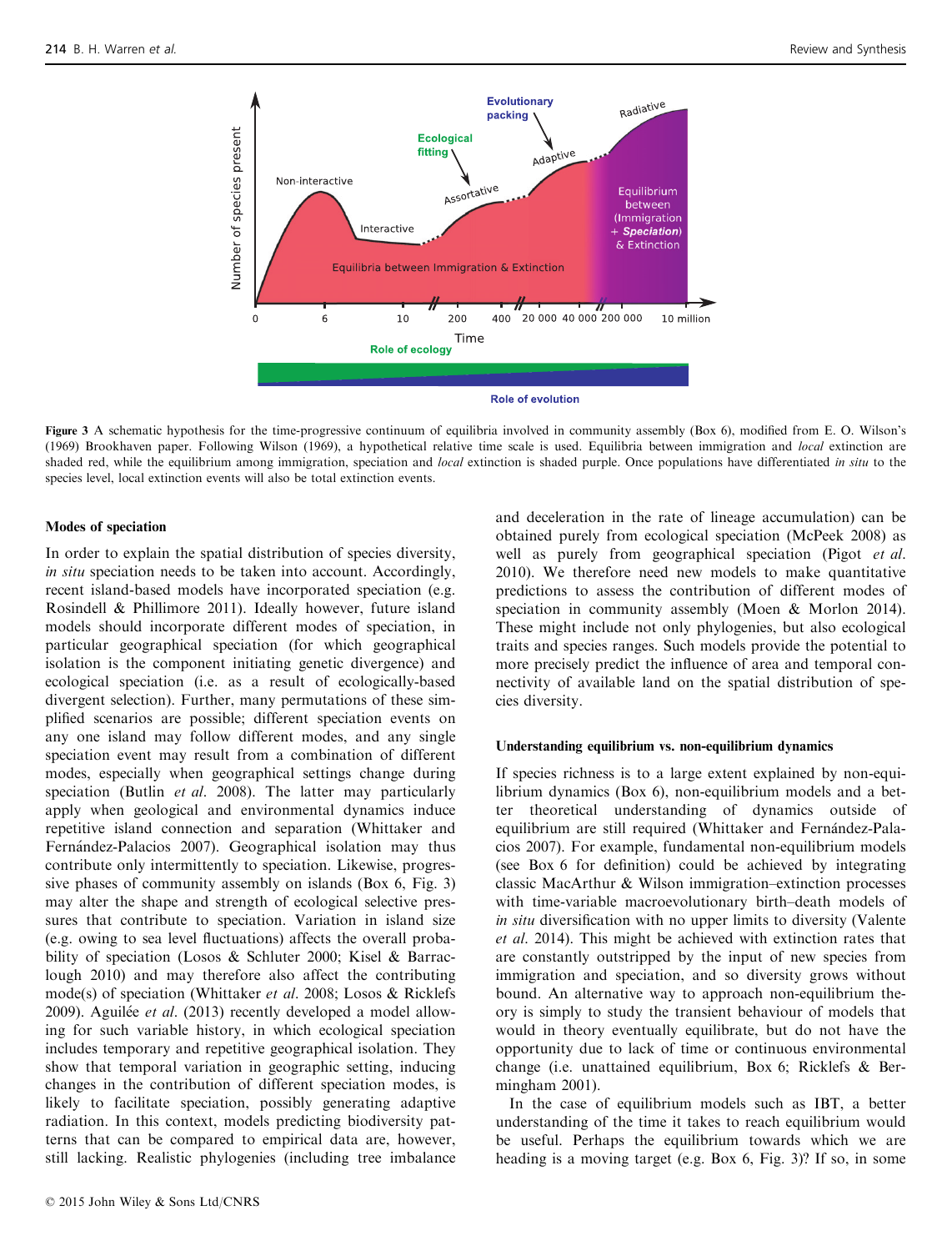cases it may never be reached. To resolve these questions we must study and model predictions over the time scales in which equilibrium would be expected to be reached. This could include phylogenetic data, fossil data and ecological time series. In addition to studying the colonisation of newly formed or sterilised islands, changes in island characteristics (e.g. area, isolation, and topographic complexity) due to ontogeny (Whittaker et al. 2008) or sea level change (Rijsdijk et al. 2014) provide underexploited situations in which to test whether equilibrium dynamics apply.

#### **CONCLUSIONS**

Fifty years after MacArthur & Wilson's (1963) classic article, we are at an opportune moment for taking new approaches to our understanding of ecology and evolution using islands as model systems. Until recently there has been a predominant gap between ecological studies that are explicitly spatial and consider short timescales, and evolutionary studies considering longer timescales but in which the spatial scale of phenomena is unclear (Schoener 2011). The combination of assets offered by islands as model systems to both ecologists and evolutionists should continue to place them centre stage as tools with which to close this gap. Of primary importance in this endeavour is the acquisition of DNA sequence data at the genomic level at an ever-increasing rate, and for nonmodel organisms. This is providing ecologists and evolutionary biologists with unprecedented opportunities to uncover the history of lineages at the community level (Sousa & Hey 2013; Ellegren 2014). Many of the future prospects presented here will be feasible (or are becoming feasible) only as a result of this technological advance. Of equal importance, we are in a period in which islands as model systems are receiving considerable new theoretical input (e.g. Gravel et al. 2011; Rosindell & Phillimore 2011). Consistent with MacArthur & Wilson's (1963, 1967) intuition, the implications of these island-based prospects are not restricted to islands, rather they extend to our understanding of ecology and evolution in general.

#### ACKNOWLEDGEMENTS

We thank Paulo Borges, Andy Rominger and Rafael Zenni for comments on the manuscript, and Alison Boyer, Aimee Classen, Sergey Gavrilets, Dennis Hansen, Colin Hughes, Michael Kessler, Leigh Moorhead, Fredrik Ronquist and all the Simberloff laboratory at UTK for useful discussions relating to this article. This work was supported by the FRB (Fondation pour la Recherche sur la Biodiversite), through its Centre for Synthesis and Analysis of Biodiversity (CESAB), and the 'Laboratoire d'Excellence' TULIP (ANR-10-LABX-41; ANR-11-IDEX-0002-02). BHW acknowledges funding from the EU Seventh Framework Programme under grant 263958 (RUN-Emerge) and 267243 (Plant Fellows).

#### STATEMENT OF AUTHORSHIP

All authors are directly or indirectly members of a working group who conceived this review, contributed to the conceptual framework and drafted sections of text, many of which were incorporated to a greater or lesser degree. BHW wrote most of the manuscript, coordinated the ideas and input from all co-authors and benefited throughout from substantial technical and conceptual support and experience from all coauthors. CT, DSi, BCE, RER and RGG provided substantial senior guidance regarding contents and format. RA, FLC, BCE, DG, HM, NM, JR and DSi contributed large blocks of time in writing and/or figure preparation. All authors read and commented on drafts of the manuscript.

## **REFERENCES**

- Abbott, R., Albach, D., Ansell, S., Arntzen, J.W., Baird, S.J.E., Bierne, N. et al. (2013). Hybridization and speciation. J. Evol. Biol., 26, 229–246.
- Agnarsson, I., Cheng, R.C. & Kuntner, M. (2014). A multi-clade test supports the intermediate dispersal model of biogeography. PLoS ONE, 9, e86780.
- Aguilee, R., Claessen, D. & Lambert, A. (2013). Adaptive radiation driven by the interplay of eco-evolutionary and landscape dynamics. Evolution, 67, 1291–1306.
- Bachtrog, D., Thornton, K., Clark, A. & Andolfatto, P. (2006). Extensive introgression of mitochondrial DNA relative to nuclear genes in the Drosophila yakuba species group. Evolution, 60, 292–302.
- Balke, M., Pons, J., Ribera, I., Sagata, K. & Vogler, A.P. (2007). Infrequent and unidirectional colonization of hyperdiverse Papuadytes diving beetles in New Caledonia and New Guinea. Mol. Phylogenet. Evol., 42, 505–516.
- Bardgett, R.D. & Wardle, D.A. (2010). Aboveground-Belowground Linkages: Biotic Interactions, Ecosystem Processes and Global Change. Oxford University Press, Oxford, UK.
- Barton, N.H. (2013). Does hybridization influence speciation? J. Evol. Biol., 26, 267–269.
- Bennett, K.J. (1997). Evolutuon and Ecology: The Pace of Life. Cambridge University Press, Cambridge, UK.
- Blondel, J., Dias, P.C., Ferret, P., Maistre, M. & Lambrechts, M.M. (1999). Selection-based biodiversity at a small spatial scale in a lowdispersing insular bird. Science, 285, 1399–1402.
- Brown, J.H. (1971). Mammals on mountaintops: nonequilibrium insular biogeography. Am. Nat., 105, 467–478.
- Brown, J.H. & Kodric-Brown, A. (1977). Turnover rates in insular biogeography: effect of immigration and extinction. Ecology, 58, 445– 449.
- Butlin, R.K. & Ritchie, M.G. (2009). Genetics of speciation. Heredity, 102, 1–3.
- Butlin, R.K., Galindo, J. & Grahame, J.W. (2008). Sympatric, parapatric or allopatric: the most important way to classify speciation? Philos. Trans. R. Soc., 363, 2997–3007.
- Carlquist, S. (1966). The biota of long-distance dispersal. I. Principles of dispersal and evolution. Q. Rev. Biol., 41, 247–270.
- Claramunt, S., Derryberry, E.P., Remsen, J.V. Jr & Brumfield, R.T. (2012). High dispersal ability inhibits speciation in a continental radiation of passerine birds. Proc. R. Soc. Lond. Ser. B-Biol. Sci., 279, 1567–1574.
- Clegg, S. (2010). Evolutionary changes following island colonization in birds: empirical insights into the roles of microevolutionary processes. In: The Theory of Island Biogeography Revisited (eds Losos, J.B. & Ricklefs, R.E.). Princeton University Press, Princeton, NJ, pp. 293– 325.
- Cornuault, J., Warren, B.H., Bertrand, J.A.M., Mila, B., Thebaud, C. & Heeb, P. (2013). Timing and number of colonizations but not diversification rates affect diversity patterns in hemosporidian lineages on a remote oceanic archipelago. Am. Nat., 182, 820–833.
- Darwin, C. (1859). On the Origin of Species by Means of Natural Selection. John Murray, London.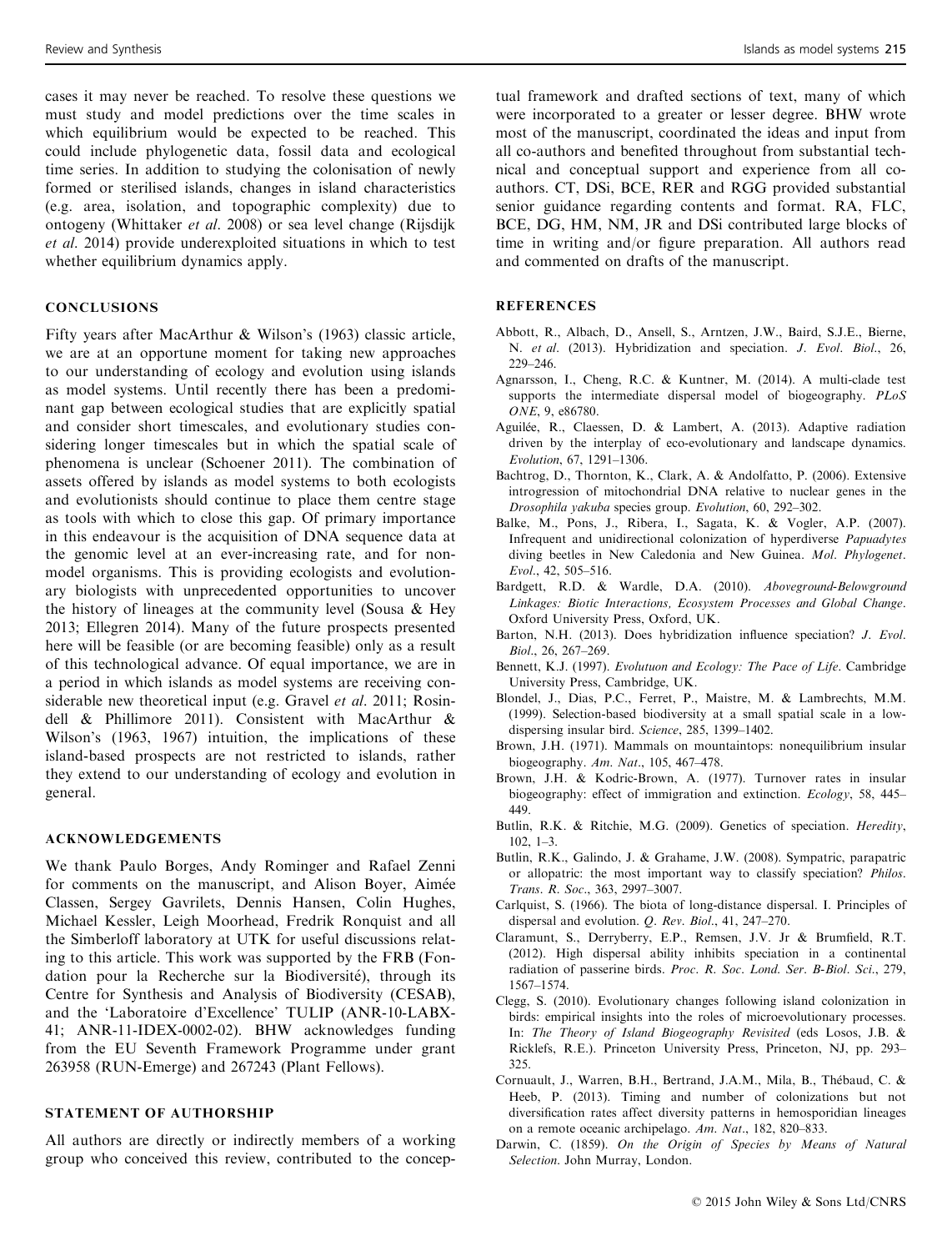- Diamond, J.M. (1975). Assembly of species communities. In: Ecology and Evolution of Communities (eds Cody, M.L. & Diamond, J.M.). Belknap Press Cambridge, MA, pp. 342–444.
- Ehrenfeld, J.G. (2003). Effects of exotic plant invasions on soil nutrient cycling processes. Ecosystems, 6, 503–523.
- Ellegren, H. (2014). Genome sequencing and population genomics in nonmodel organisms. Trends Ecol. Evol., 29, 51–63.
- Emerson, B.C. & Kolm, N. (2005). Species diversity can drive speciation. Nature, 434, 1015–1017.
- Feder, J.L., Flaxman, S.M., Egan, S.P., Comeault, A.A. & Nosil, P. (2013). Geographic Mode of Speciation and Genomic Divergence. Ann. Rev. Ecol. Evol. Syst., 44, 73–97.
- Fukami, T., Wardle, D.A., Bellingham, P.J., Mulder, C.P.H., Towns, D.R., Yeates, G.W. et al. (2006). Above- and below-ground impacts of introduced predators in seabird-dominated island ecosystems. Ecol. Lett., 9, 1299–1307.
- Fukami, T., Beaumont, H.J.E., Zhang, X.-X. & Rainey, P.B. (2007). Immigration history controls diversification in experimental adaptive radiation. Nature, 446, 436–439.
- Fukami, T., Dickie, I.A., Wilkie, J.P., Paulus, B.C., Park, D., Roberts, A. et al. (2010). Assembly history dictates ecosystem functioning: evidence from wood decomposer communities. Ecol. Lett., 13, 675–684.
- Gavrilets, S. & Losos, J.B. (2009). Adaptive radiation: contrasting theory with data. Science, 323, 732–737.
- Gilbert, F.S. (1980). The equilibrium theory of island biogeography: fact or fiction? J. Biogeogr., 7, 209–235.
- Gillespie, R. (2004). Community assembly through adaptive radiation in Hawaiian spiders. Science, 303, 356–359.
- Gillespie, R.G. & Baldwin, B.G. (2010). Island biogeography of remote archipelagos: Interplay between ecological and evolutionary processes. In: The Theory of Island Biogeography Revisited (eds Losos, J.B. & Ricklefs, R.E.). Princeton University Press Princeton, NJ, pp. 358–387.
- Gillespie, R.G. & Clague, D.A. (2009). Encyclopedia of Islands. University of California Press, Berkeley, CA.
- Gillespie, R.G. & Roderick, G.K. (2002). Arthropods on islands: colonization, speciation and conservation. Annu. Rev. Entomol., 47, 595–632.
- Gillespie, R.G., Claridge, E.M. & Goodacre, S.L. (2008). Biogeography of the fauna of French Polynesia: diversification within and between a series of hot spot archipelagos. Philos. Trans. R. Soc. B-Biol. Sci., 363, 3335–3346.
- Gillespie, R.G., Baldwin, B.G., Waters, J.M., Fraser, C.I., Nikula, R. & Roderick, G.K. (2012). Long-distance dispersal: a framework for hypothesis testing. Trends Ecol. Evol., 27, 47–56.
- Grant, P.R. (1998). Evolution on Islands. Oxford University Press, Oxford, UK.
- Grant, P.R. & Grant, B.R. (2008). How and why Species Multiply. Princeton University Press, Princeton & Oxford.
- Gravel, D., Massol, F., Canard, E., Mouillot, D. & Mouquet, N. (2011). Trophic theory of island biogeography. Ecol. Lett., 14, 1010–1016.
- Hanski, I. (2010). Island biogeography and metapopulations. In: The Theory of Island Biogeography Revisited (eds Losos, J.B. & Ricklefs, R.E.). Princeton University Press, Princeton, NJ. 186–213.
- Hooper, D.U., Chapin, F.S., Ewel, J.J., Hector, A., Inchausti, P., Lavorel, S. et al. (2005). Effects of biodiversity on ecosystem functioning: a consensus of current knowledge. Ecol. Monogr., 75, 3– 35.
- Hubbell, S.P. (2001). The Unified Neutral Theory of Biodiversity and Biogeography. Princeton University Press, Princeton.
- Janzen, D.H. (1985). On ecological fitting. Oikos, 45, 308–310.
- Johnson, K.P., Adler, F.R. & Cherry, J.L. (2000). Genetic and phylogenetic consequences of island biogeography. Evolution, 54, 387– 396.
- Kisel, Y. & Barraclough, T.G. (2010). Speciation has a spatial scale that depends on levels of gene flow. Am. Nat., 175, 316–334.
- Lack, D. (1954). The Natural Regulation of Animal Numbers. Clarendon Press, Oxford, UK.
- Lomolino, M.V. & Brown, J.H. (2009). The reticulating phylogeny of island bioegography. Q. Rev. Biol., 84, 357–390.
- Lomolino, M.V., Riddle, B.R., Whittaker, R.J. & Brown, J.H. (2010). Biogeography, 4th edn. Sinauer Associates, Sunderland, MA.
- Loreau, M. (2010). From Populations to Ecosystems: Theoretical Foundations for a New Ecological Synthesis. Princeton University Press, Princeton, NJ.
- Losos, J.B. & Ricklefs, R.E. (2009). Adaptation and diversification on islands. Nature, 457, 830–836.
- Losos, J.B. & Ricklefs, R.E. (2010). The Theory of Island Biogeography Revisited. Princeton University Press, Princeton, NJ.
- Losos, J.B. & Schluter, D. (2000). Analysis of an evolutionary speciesarea relationship. Nature, 408, 847–850.
- MacArthur, R.H. & Wilson, E.O. (1963). An equilibrium theory of insular zoogeography. Evolution, 17, 373–387.
- MacArthur, R.H. & Wilson, E.O. (1967). The Theory of Island Biogeography. Princeton University Press, Princeton.
- Mallet, J. (2007). Hybrid speciation. Nature, 446, 279–283.
- Manceau, M., Domingues, V.S., Linnen, C.R., Rosenblum, E.B. & Hoekstra, H.E. (2010). Convergence in pigmentation at multiple levels: mutations, genes and function. Philos. Trans. R. Soc., 365, 2439–2450.
- McGuiness, K.A. (1984). Equations and explanations in the study of species-area curves. Biol. Rev., 59, 423–440.
- McPeek, M.A. (2008). The ecological dynamics of clade diversification and community assembly. Am. Nat., 172, E270–E284.
- Moen, D. & Morlon, H. (2014). Why does diversification slow down? Trends Ecol. Evol., 29, 190–197.
- Morlon, H. (2014). Phylogenetic approaches for studying diversification. Ecol. Lett., 17, 508–525.
- Morlon, H., Potts, M.D. & Plotkin, J.B. (2010). Inferring the dynamics of diversification: a coalescent approach. PLoS Biol., 8. e1000493.
- Nathan, R. (2006). Long-distance dispersal of plants. Science, 313, 786– 788.
- O'Grady, P.M., Lapoint, R.T., Bonacum, J., Lasola, J., Owen, E., Wu, Y. et al. (2011). Phylogenetic and ecological relationships of the Hawaiian Drosophila inferred by mitochondrial DNA analysis. Mol. Phylogenet. Evol., 58, 244–256.
- Piechnik, D.A., Lawler, S.P. & Martinez, N.D. (2008). Food-web assembly during a classic biogeographic study: species' "trophic breadth" corresponds to colonization order. Oikos, 117, 665–674.
- Pigot, A.L., Phillimore, A.B., Owens, I.P.F. & Orme, C.D.L. (2010). The shape and temporal dynamics of phylogenetic trees arising from geographic speciation. Syst. Biol., 59, 660–673.
- Price, T. (2008). Speciation in Birds. Roberts and Company, Greenwood Village, CO.
- Rabosky, D.L. & Glor, R.E. (2010). Equilibrium speciation dynamics in a model adaptive radiation of island lizards. Proc. Natl Acad. Sci. USA, 107, 22178–22183.
- Rabosky, D.L., Donnellan, S.C., Talaba, A.L. & Lovette, I.J. (2007). Exceptional among-lineage variation in diversification rates during the radiation of Australia's most diverse vertebrate clade. Proc. Roy. Soc. B, 274, 2915–2923.
- Ricklefs, R.E. (2006). The unified neutral theory of biodiversity: do the numbers add up? Ecology, 87, 1424–1431.
- Ricklefs, R.E. & Bermingham, E. (2001). Nonequilibrium diversity dynamics of the Lesser Antillean avifauna. Science, 294, 1522–1524.
- Ricklefs, R.E. & Bermingham, E. (2002). The concept of the taxon cycle in biogeography. Glob. Ecol. Biogeogr., 11, 353–361.
- Rijsdijk, K.F., Hengl, T., Norder, S., Otto, R., Emerson, B.C., Avila, S. et al. (2014). Quantifying surface-area changes of volcanic islands driven by Pleistocene sea-level cycles: biogeographical implications for the Macaronesian archipelagos. J. Biogeogr., 41, 1242–1254.
- Ronquist, F. & Sanmartín, I. (2011). Phylogenetic methods in biogeography. Annu. Rev. Ecol. Evol. Syst., 42, 441–464.
- Rosindell, J. & Harmon, L.J. (2013). A unified model of species immigration, extinction and abundance on islands. J. Biogeogr., 40, 1107–1118.